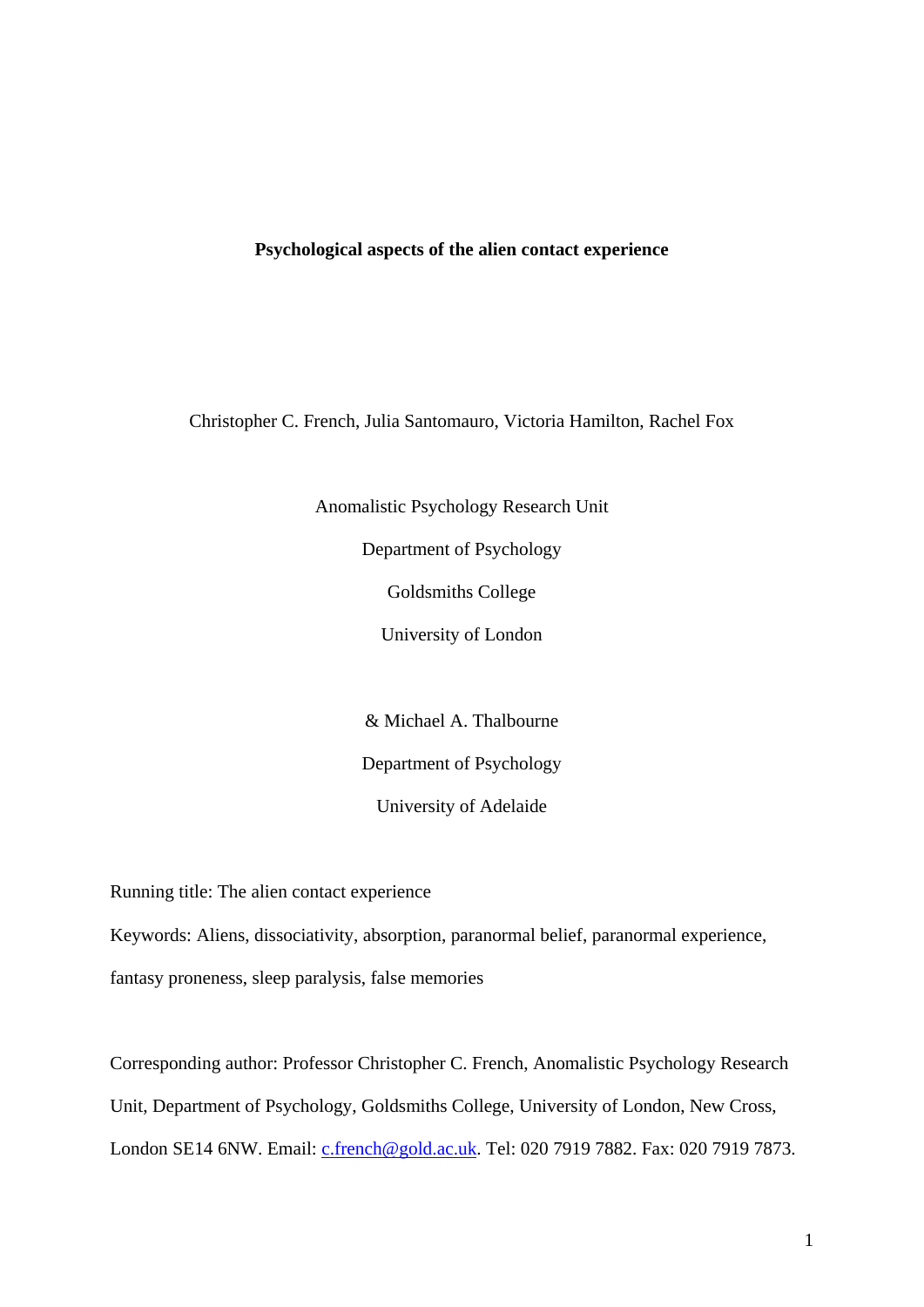#### Abstract

Previous research has shown that people reporting contact with aliens, known as "experiencers", appear to have a different psychological profile compared to control participants. They show higher levels of dissociativity, absorption, paranormal belief and experience, and possibly fantasy proneness. They also appear to show greater susceptibility to false memories as assessed using the Deese/Roediger-McDermott technique. The present study reports an attempt to replicate these previous findings as well as assessing tendency to hallucinate and self-reported incidence of sleep paralysis in a sample of 19 UK-based experiencers and a control sample matched on age and gender. Experiencers were found to show higher levels of dissociativity, absorption, paranormal belief, paranormal experience, self-reported psychic ability, fantasy proneness, tendency to hallucinate, and self-reported incidence of sleep paralysis. No significant differences were found between the groups in terms of susceptibility to false memories. Implications of the results are discussed and suggestions are made for future avenues of research.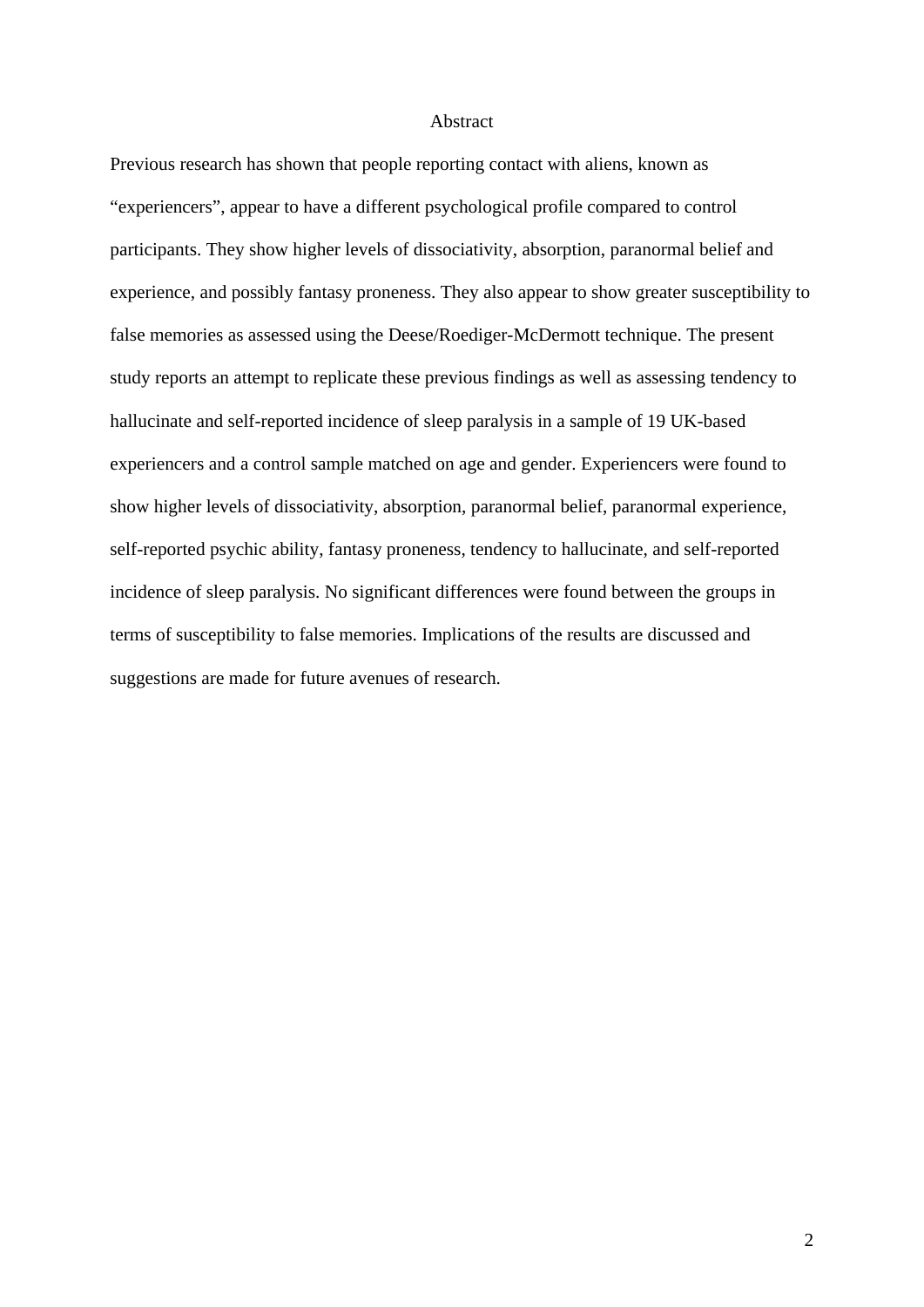#### Introduction

Although it is hard to estimate just how many people have conscious memories of apparently being abducted by aliens (French, 2001), it is likely that the figure runs into at least several thousand worldwide. These memories often involve such elements as being taken on board spaceships and being subjected to medical examination. Several commentators have considered the psychological factors that may be relevant to understanding this phenomenon (e.g., Appelle et al., 2000; Baker, 1992; Clancy, 2005; French, 2001; Holden and French, 2002; Newman and Baumeister, 1996; Spanos, 1996).

Clancy et al. (2002) used a variant of the Deese/Roediger-McDermott (DRM) paradigm (Deese, 1959; Roediger and McDermott, 1995) to investigate this possibility. The paradigm involves the presentation of word lists to participants. Within each list, all of the words presented are associated with a single theme word, often referred to as the *critical lure,* that is itself not presented. For example, the list might include the words *sour, candy, bitter,* and *sugar,* all of which are strongly associated with the word *sweet*, although the word *sweet*  would not itself be presented. On subsequent recall and recognition tests, a substantial proportion of the participants are likely to report that the word *sweet* was in fact presented. Using this technique, Clancy et al. compared three groups. The first group consisted of people with conscious (allegedly "recovered") memories of having been abducted by aliens, the second consisted of people who believed they had been abducted by aliens but had no conscious memories of the event, and the third consisted of people who did not believe that they had ever been so abducted. The groups differed in terms of their propensity to falsely recognise lure words, with the first group showing the highest susceptibility and the third group the lowest.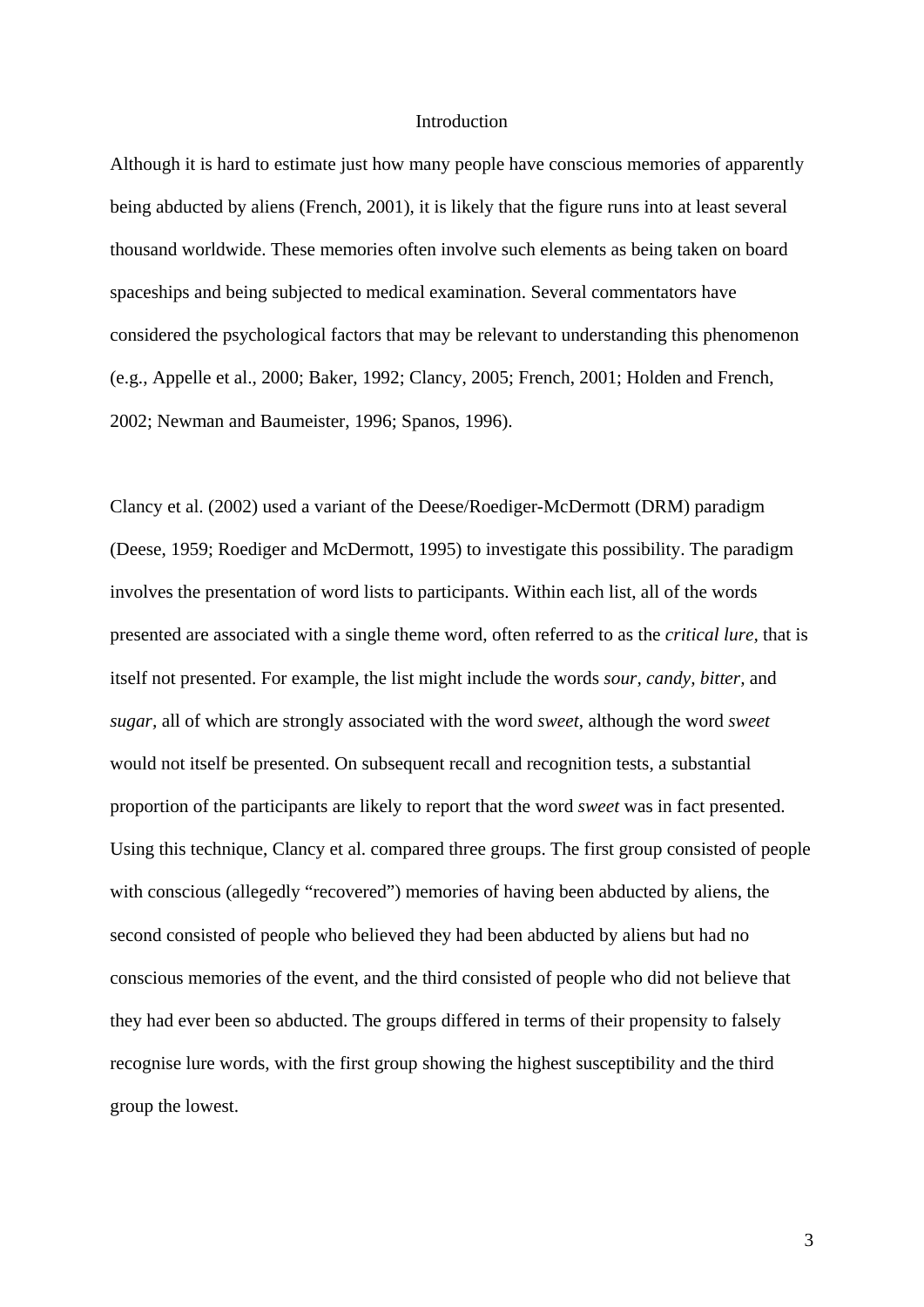A great deal of indirect evidence also supports the hypothesis that those reporting memories of alien contact ("experiencers") might be more susceptible to false memories. Many of the psychological variables that appear to be correlated with susceptibility to false memories are also correlated with paranormal belief and the tendency to report anomalous experiences, including claims of alien contact (French, 2003).

For example, a number of studies have reported that susceptibility to false memories appears to be correlated with dissociativity (e.g., Eisen and Carlson, 1998; Heaps and Nash, 1999; Wilson and French, 2006; Winograd et al., 1998). Dissociation can be thought of as a lack of integration between conscious awareness and mental activity. Powers (1994) reported higher levels of dissociativity amongst experiencers than control samples.

Tellegen and Atkinson (1974) define the personality trait of absorption as "openness to absorbing and self-altering experiences, a trait related to hypnotic susceptibility". A number of studies have reported an association between susceptibility to false memories and absorption (e.g., Eisen and Carlson, 1998; Platt et al., 1998) and Clancy et al. (2002) reported that their experiencer samples had significantly higher absorption scores than the control sample.

The concept of fantasy proneness was first discussed by Wilson and Barber (1983). The fantasy prone personality has an extremely rich and vivid fantasy life, claiming that their fantasies are "as real as real". They admit that sometimes they confuse imagination and real events. They report vivid childhood memories, a wide range of ostensibly paranormal experiences, and intense religious experiences. They often believe that they themselves have strong psychic abilities, such as healing.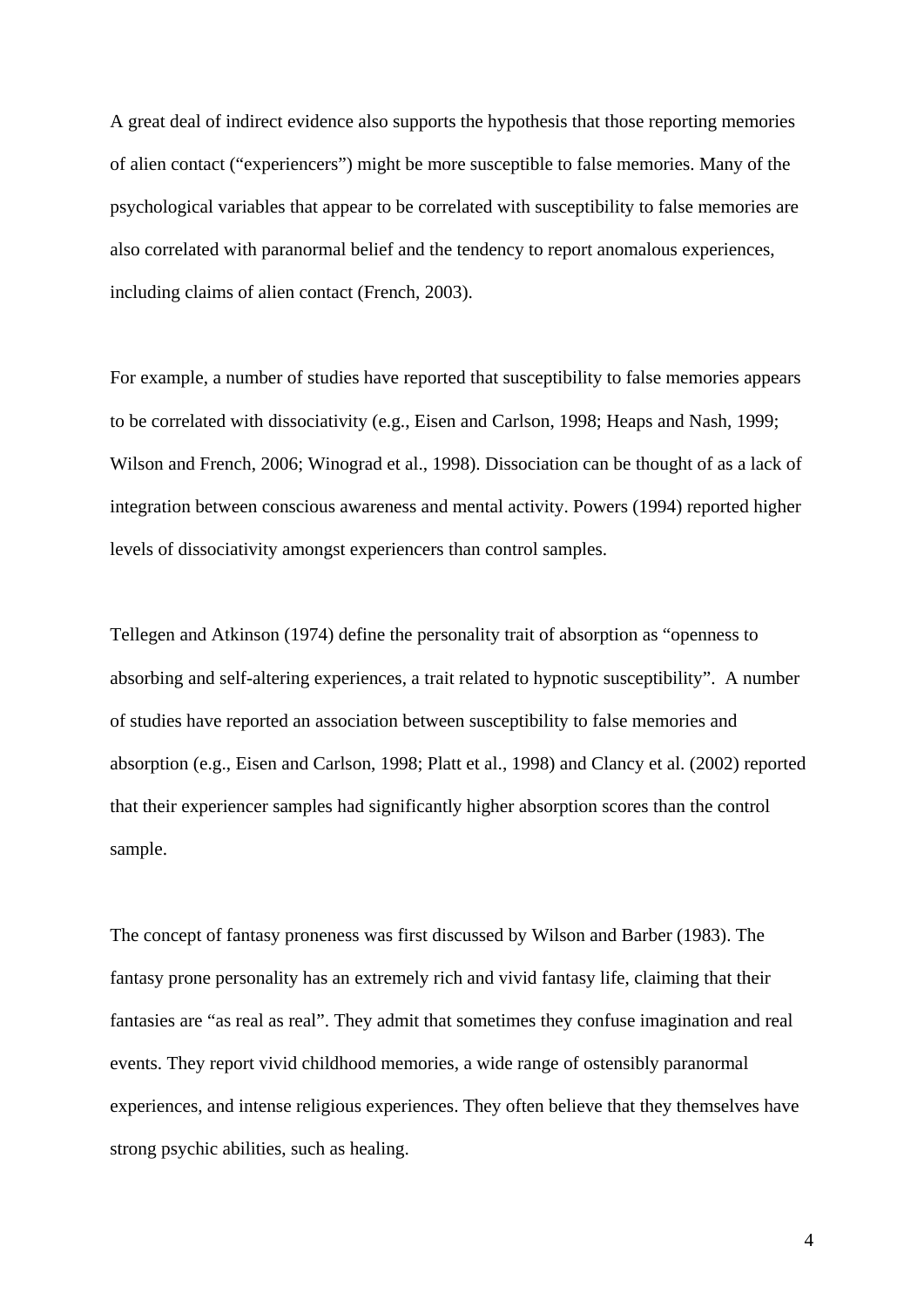Differences in fantasy proneness between experiencers and non-experiencers have not previously been demonstrated using questionnaires (Rodeghier et al., 1991; Spanos et al., 1993), although it should be noted that among participants reporting UFO-related experiences, the intensity of the experience was found to correlate with fantasy proneness by Spanos et al. (1993). Retrospective biographical analyses, on the other hand, have suggested that experiencers do demonstrate features of fantasy proneness (e.g., Bartholomew et al., 1991).

Dissociativity, absorption and fantasy proneness are overlapping concepts and all three intercorrelate significantly (e.g., Glicksohn and Barrett, 2003). The association between such variables and susceptibility to false memories is often discussed within the framework of models of reality monitoring (e.g., Johnson and Raye, 1981). Any factor which makes it more difficult to distinguish between past mental events that were internally generated (as a result of imagination, dreams, fantasy, and so on) and those which are based upon memories for objective events will heighten susceptibility to false memories. If a general problem in reality monitoring underlies this type of psychological profile, one would expect that similar problems would arise in the perceptual domain; that is to say, such individuals might also be expected to be more prone to hallucinations. This does indeed appear to be the case (e.g., Glicksohn and Barrett, 2003).

Recent systematic research by Basterfield and Thalbourne (2002) has confirmed anecdotal reports (e.g., Basterfield, 2001; Bullard, 1987; Druffel and Rogo, 1980; Evans, 1983, 1998; Gotlib, 1994; Mack, 1994; Randles, 1988; Schwarz, 1983; Spencer, 1994; Vallee, 1977) of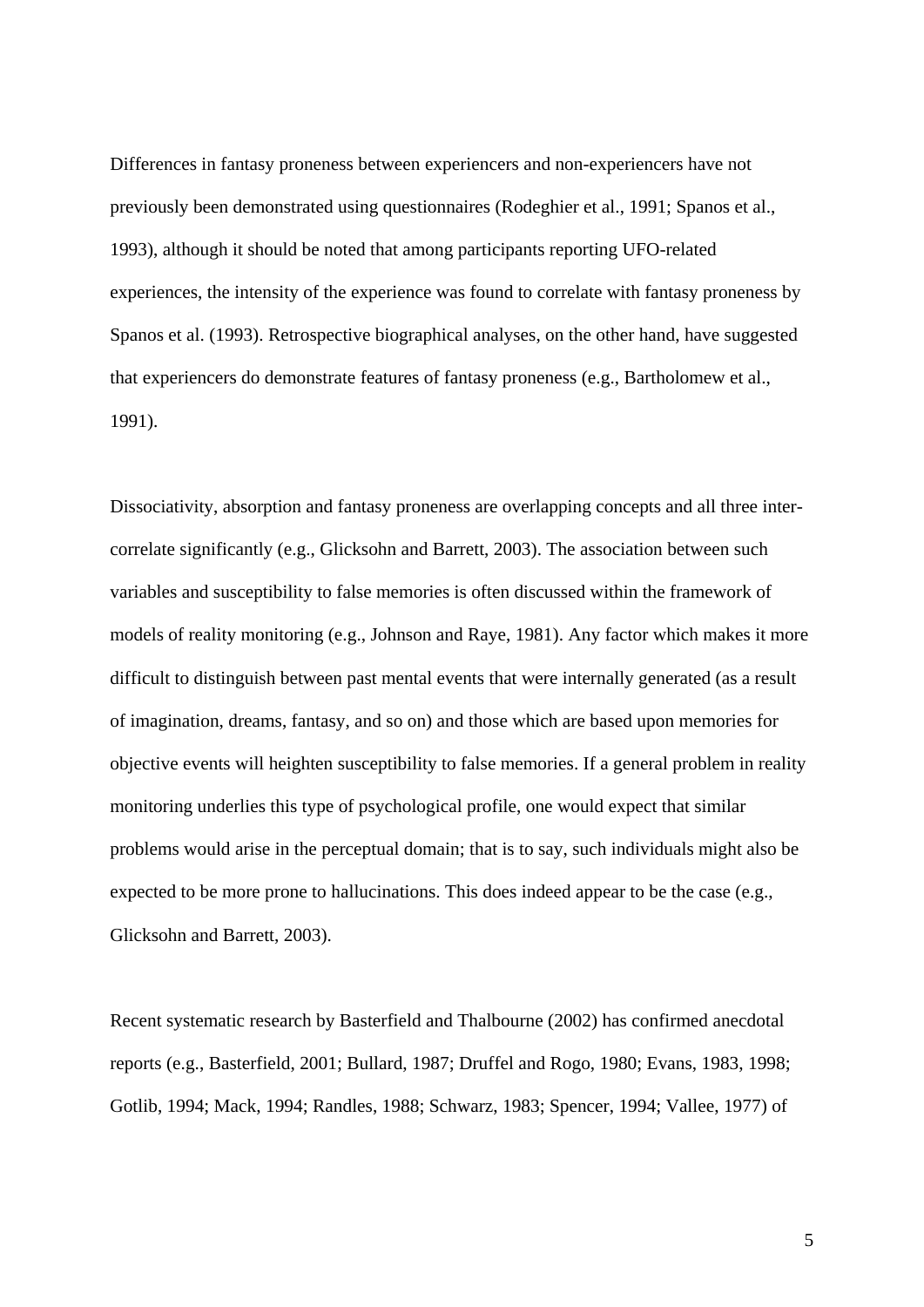higher levels of paranormal belief and reports of ostensibly paranormal experiences among those claiming alien contact. The current project attempted to replicate this basic finding.

Many commentators believe that the experience of sleep paralysis is one of the triggers that lead some people to develop the belief that they have been abducted by aliens (e.g., Holden and French, 2002; McNally and Clancy, 2005). Sleep paralysis is a common but frightening experience that takes place in the state between sleep and wakefulness (French and Santomauro, 2007). During sleep paralysis, sufferers become aware of the fact that they cannot move and the general cognitive state of the sufferer appears to be a blend of normal waking consciousness and dream mentation. Sleep paralysis is often associated with a strong sense of presence, visual and auditory hallucinations, intense fear, difficulty breathing, and anomalous sensations such as out-of-body experiences (e.g., Cheyne and Girard, this issue; Easton et al., this issue; Terhune, this issue). It is a common belief among ufologists that these symptoms are indicators of probable alien abduction even though the sufferer may initially have no actual memories of aliens whatsoever. Anyone encountering such claims who had suffered from sleep paralysis would therefore run the risk of accepting this apparent explanation for their own puzzling experiences, possibly ultimately resulting in a detailed false memory of alien contact if techniques are employed, such as hypnosis or guided imagery, to "recover" the memory that the individual now feels must have been repressed.

A number of specific hypotheses were therefore tested in this project: (a) experiencers would be more susceptible to false memories than an age- and gender-matched control group in terms of false recall and false recognition on a version of the DRM task; (b) experiencers would have higher scores on various questionnaire measures assessing the psychological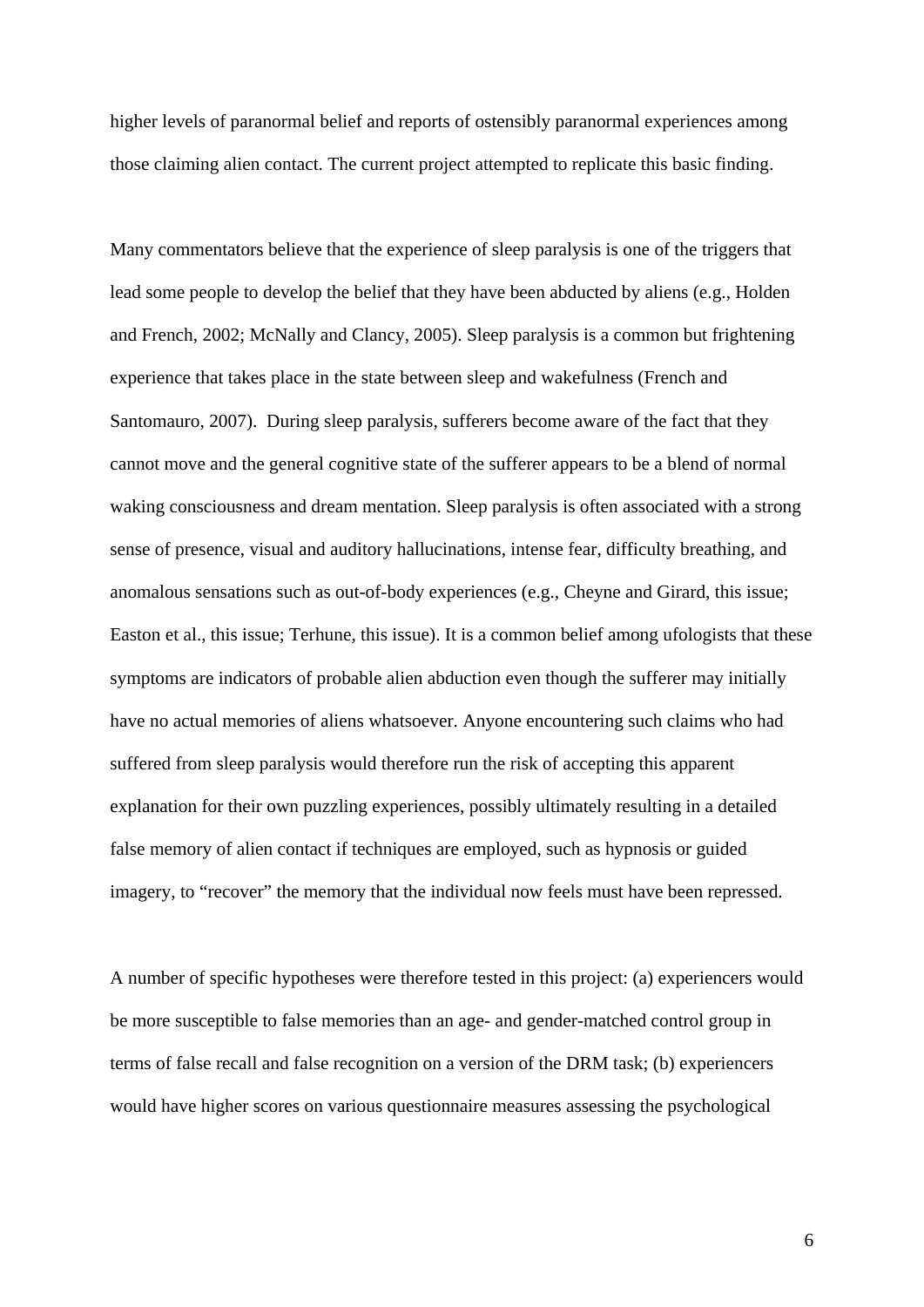factors described above and (c) experiencers would report higher levels of the incidence of sleep paralysis.

### Method

### Participants

The experiencer category included anyone who claimed to have had extraterrestrial contact. These reported experiences included UFO sightings (repeatedly over many years in most cases), with the age of the first sighting varying from four years old or less to the late twenties. Most experiencers reported direct contact with a variety of alien life-forms as well as telepathic communication with aliens. Of the 19 experiencers who took part in the study, many reported experiences which reflect common themes in the UFO literature. For example, six reported believing that the aliens had implanted some device in their bodies, one believed that his terrestrial parents were not his real parents (his real parents being extraterrestrials), two reported finding marks on their bodies caused by the aliens, one reported 'missing time' experiences, and three reported believing that aliens had removed foetuses from them or caused them to have miscarriages. A wide variety of other alien-related memories were also reported.

Participants were recruited via newspaper and radio publicity of the project, web site appeals and word of mouth. The experiencer and control groups were matched on age and gender and each consisted of 19 participants, 8 male and 11 female. The mean age of the experiencers was 45.0 years (SD = 13.7), ranging from 23 to 72 years. The mean age of the control group was 45.5 years (SD = 14.5), ranging from 21 to 74 years. Participants came from a wide range of backgrounds. They were tested either at Goldsmiths College, another educational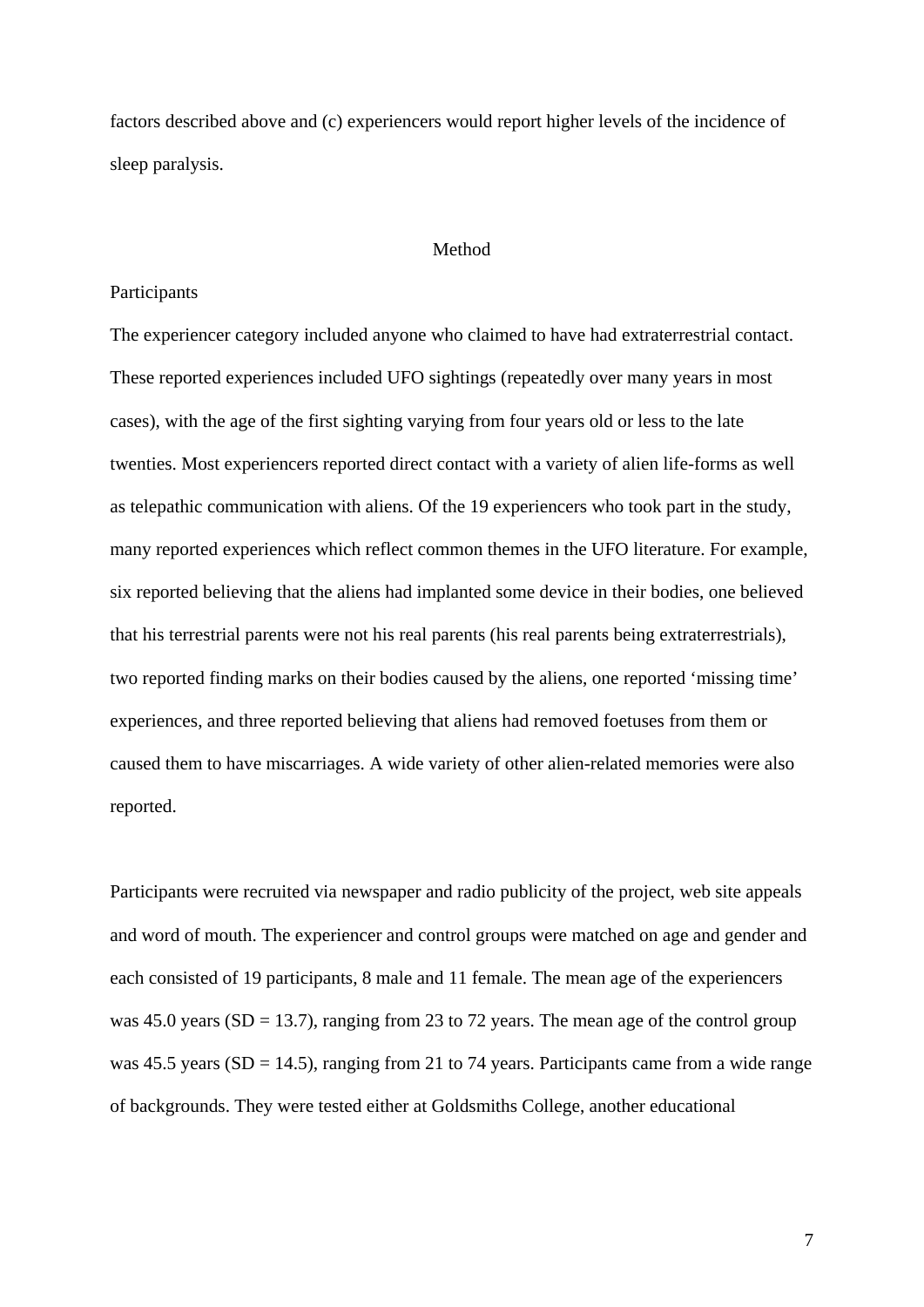institution, or in their own homes. They received travelling expenses and a small payment (typically £10) in return for their participation.

## Materials

Participants completed the following paper-based questionnaires:

*Anomalous Experiences Inventory (AEI; Kumar et al., 1994):* This is a 70-item true-false inventory examining self-reports of beliefs and experiences of paranormal phenomena. It consists of various sub-scales: paranormal belief (Belief, 12 items, e.g., "I believe that mind can control matter"), anomalous/paranormal experiences (Experience, 29 items, e.g., "I often seem to become aware of events before they happen"), paranormal ability (Ability, 16 items, e.g., "I can influence or change an event by concentrating on that event"), fear of the paranormal (Fear, 6 items, e.g., "Hearing about the paranormal or psychic experiences is very scary"), and use of drugs and alcohol (Drugs, 7 items, e.g., "I have tried mind-altering substances"). The scale is acceptable in terms of its psychometric properties (Gallagher et al., 1994).

*Wilson-Barber Inventory of Childhood Memories and Imaginings: Children's Form (ICMIC, Myers, 1983):* This is a 48-item true-false inventory that examines memory for imaginative activities and fantasies from childhood and how childhood imaginings affect adult experiences or remain a part of adult functioning (e.g., "When I was younger, I enjoyed fairytales", "Now, I still live in a make-believe world some of the time"). It is the most widely used questionnaire measure of fantasy proneness and has satisfactory reliability and validity (Myers, 1983).

*Launay-Slade Hallucination Scale (LSHS: Launay and Slade, 1981):* This scale consists of 12 true-false items measuring predisposition to hallucinations. The items include questions about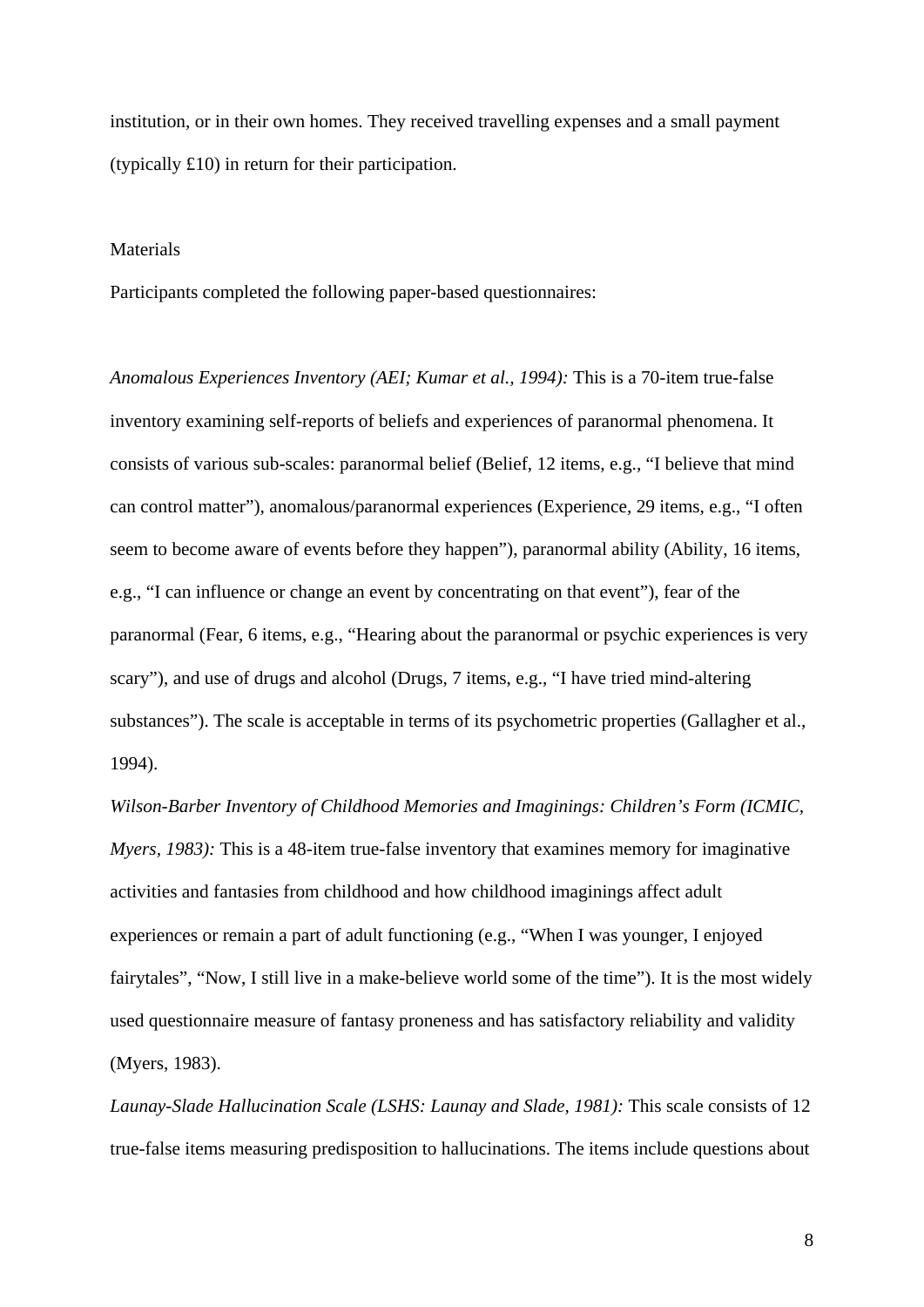vivid or intrusive thoughts (e.g., "Sometimes a passing thought will seem so real that it frightens me"), vivid daydreams (e.g., "The sounds I hear in my daydreams are generally clear and distinct"), overt auditory hallucinations (e.g., "I often hear a voice speaking my thoughts aloud") and overt visual hallucinations ("On occasions I have seen a person's face in front of me when no-one was in fact there"). The scale has been shown to be reliable (e.g., Bentall and Slade, 1985) and valid (e.g., Serper et al., 2005).

*Tellegen's Absorption Scale (TAS; Tellegen and Atkinson, 1974):* A 35-item true-false scale comprising measures of openness to experience cognitive-affective alterations across a range of situations, with good levels of validity and reliability (e.g., Glicksohn and Barrett, 2003). *Australian Sheep-Goat Scale (ASGS; Thalbourne, 1995):* The 18-item true-false version of this scale measures various aspects of belief in and experience of the paranormal. Items relate to the three core concepts of the paranormal: extrasensory perception (e.g., "I believe in the existence of ESP"), psychokinesis (e.g., "I believe I have personally exerted PK on at least one occasion"), and life after death (e.g., "I believe in life after death"). The scale is widely used and has proven validity and reliability (Thalbourne, 1995; Thalbourne and Delin, 1993). *Curious Experiences Survey (CES; Goldberg, 1999):* This 31-item measure is a revised version of the Dissociative Experiences Scale (Bernstein and Putnam, 1986) including three new items and a more user-friendly 5-option response format. Respondents are asked to indicate how often they have had various experiences (such as "found myself dressed in clothes I didn't remember putting on" and "felt like I was dreaming when I was awake"). Psychometric properties of the scale are satisfactory (Goldberg, 1999).

*Nocturnal Experiences Questionnaire (NEC; French et al., 2002):* This scale assesses the self-reported incidence of episodes of sleep paralysis as well as details of typical episodes. The only response analysed for this report relates to self-reported incidence. Participants responded to the following question: "Have you ever had the experience as you were going to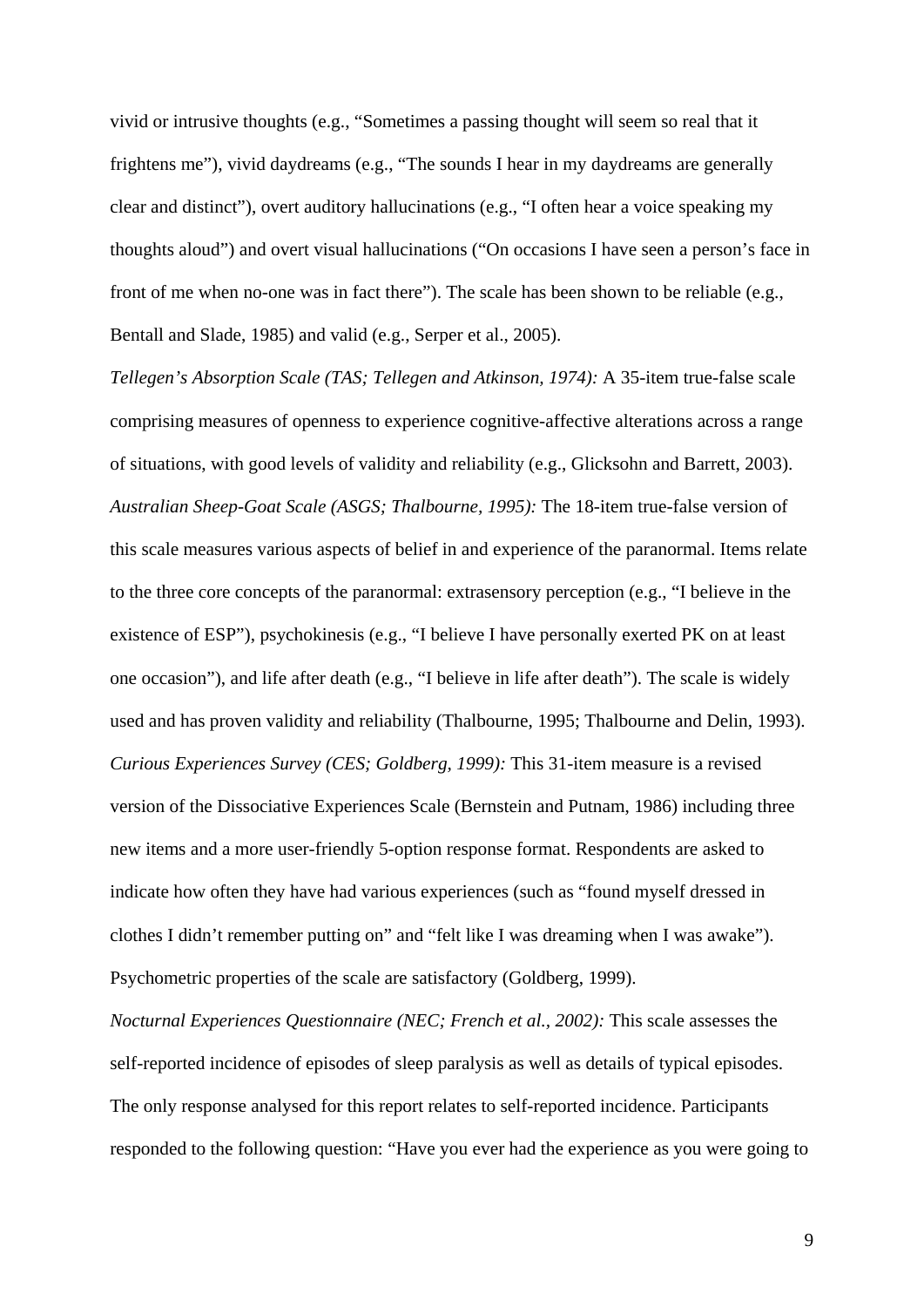sleep, or perhaps as you were waking up, of feeling paralysed, as if you could not move your arms or legs and could not speak or cry out?" Response options were "Never", "Once", "Two to five times" and "More than five times".

#### Procedure

Participants first completed the pencil-and-paper tests described above, without any imposed time limit (they typically took about 20 minutes). They then completed a computerised version of the Deese/Roediger-McDermott (DRM) task. The version used was based closely upon Experiment 1 of Robinson and Roediger's (1997) study. The twenty-four 15-word study lists and the accompanying critical lures that were used in Robinson and Roediger's Experiment 1, Clancy et al.'s (2002) experiment and Roediger and McDermott's (1995) Experiment 2 were modified for use in this experiment (e.g., by Anglicising some of the more American words). Randomised word sequences were matched between participants in the control group and the experiencer group. Twenty lists were presented in total, four lists each of 3, 6, 9, 12 and 15 words. Participants studied the first 3, 6, 9, 12 or 15 words from each list as they appeared in the appendix of Roediger and McDermott (1995). The order in which the lists were presented was chosen randomly for each participant (but matched between groups). All words were presented on a computer screen in white on a black background.

Participants were instructed to pay close attention to the words presented to them because they would be asked to recall them later. The words from the first randomly chosen list was presented to the participant in a continuous sequence in the centre of the computer screen for 2 seconds each. Then a distractor task was given which consisted of four 2-digit addition sums that were presented on the screen and participants were instructed to complete these sums on paper. The participants had 30 seconds in which to do this.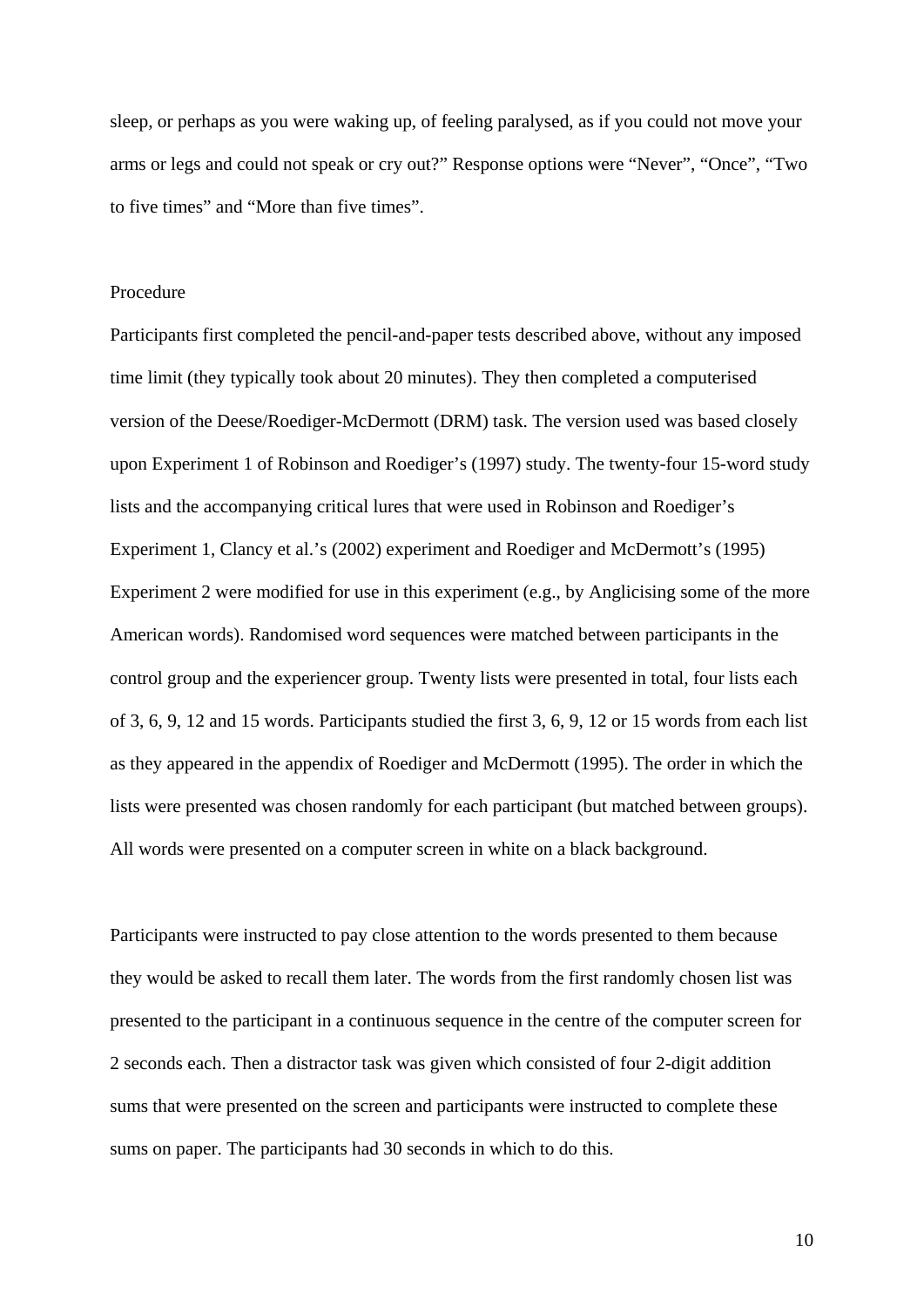Participants were asked to recall and write down on paper as many of the presented words as they could remember from the each list. They were asked not to guess any words. Robinson and Roediger (1997) reported that "casual observation revealed that most subjects completed recalling well before the end of the recall period" which in their experiment was 1.5 minutes. We chose to allow 6 seconds per word studied for the recall task. This procedure was repeated for all lists.

After all 20 of the lists of words had been presented a recognition task was given. This consisted of 80 words being presented one at a time on the computer screen with participants responding using the Y (yes) and N (no) keys on the keyboard. The 80 words comprised: the 24 critical lures, 8 unrelated filler items, 2 words each from the 20 presented lists (these 2 words were randomly selected from the first 3 words on each of the 20 lists) and 2 words each from each of the 4 lists that were not presented (again these 2 words were randomly selected from the first 3 words on each of the 4 lists).

Participants then completed some computerised tests of psychic functioning and finally a semi-structured interview about their experiences and general background (only the results of the pencil-and-paper tests and the memory tests will be reported here). All participants were fully debriefed following the completion of data collection.

#### Results

Considering first the results of the computerised memory tests, separate ANOVAs were carried out on the false recall and false recognition data, each with list length (3, 6, 9, 12, and 15 semantic associates) as a repeated measures factor and participant group (experiencer vs.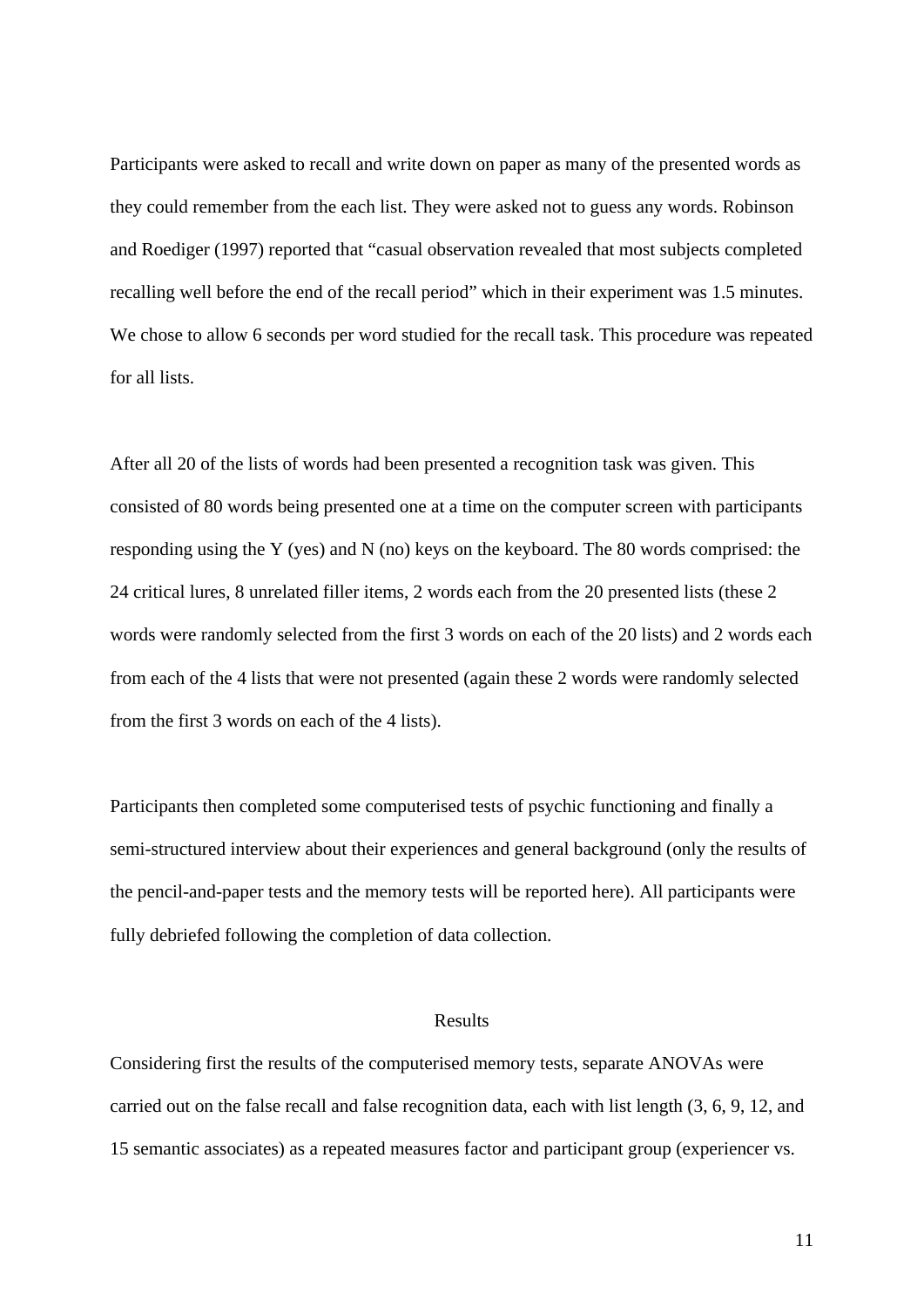control) as a between-group factor (recognition data for one experiencer were lost due to technical problems). A summary of these data is presented in Table 1. List length was included as a factor in the analysis as previous research (e.g., Robinson and Roediger, 1997; Clancy et al., 2002) has shown that false recall and false recognition rates increase as a function of the number of semantic associates presented. These findings were replicated in the present study with significant main effects for list length with respect to both recall (*F*(4, 144)  $= 22.03$ , p < .001, partial  $\eta^2 = .38$ ) and recognition (*F*(4, 140) = 8.86, p < .001, partial  $\eta^2 =$ .20). However, no significant effect of participant group was found  $(F(1, 36) = .01$ , partial  $\eta^2$  $= .00$ , for recall;  $F(1, 35) = 1.88$ , partial  $\eta^2 = .05$ , for recognition), despite the fact that the experiencer group showed higher levels of false recognition at all list lengths (see Table 1). The interaction between participant group and list length was also non-significant in both analyses ( $F(4, 144) = .01$ , partial  $\eta^2 = .01$ , for recall;  $F(4, 140) = .50$ , partial  $\eta^2 = .01$ , for recognition).

---- Insert Table 1 about here ----

Questionnaire scores of the experiencer and control group participants were compared using unrelated t-tests (two-tailed). A summary of the results of these analyses is presented in Table 2. Significant differences were found between the groups for all measures except AEI (Fear), AEI (Drugs and Alcohol Use) and scores on the ICMIC, with the difference in scores on the latter approaching statistical significance. Non-parametric analysis of the single item relating to incidence of sleep paralysis from the Nocturnal Experiences Questionnaire (French et al., 2002) revealed that the self-reported incidence of sleep paralysis was higher in the experiencers than the control group (Mann Whitney  $U = 83$ ,  $p = .002$ ).

--- Insert Table 2 about here ---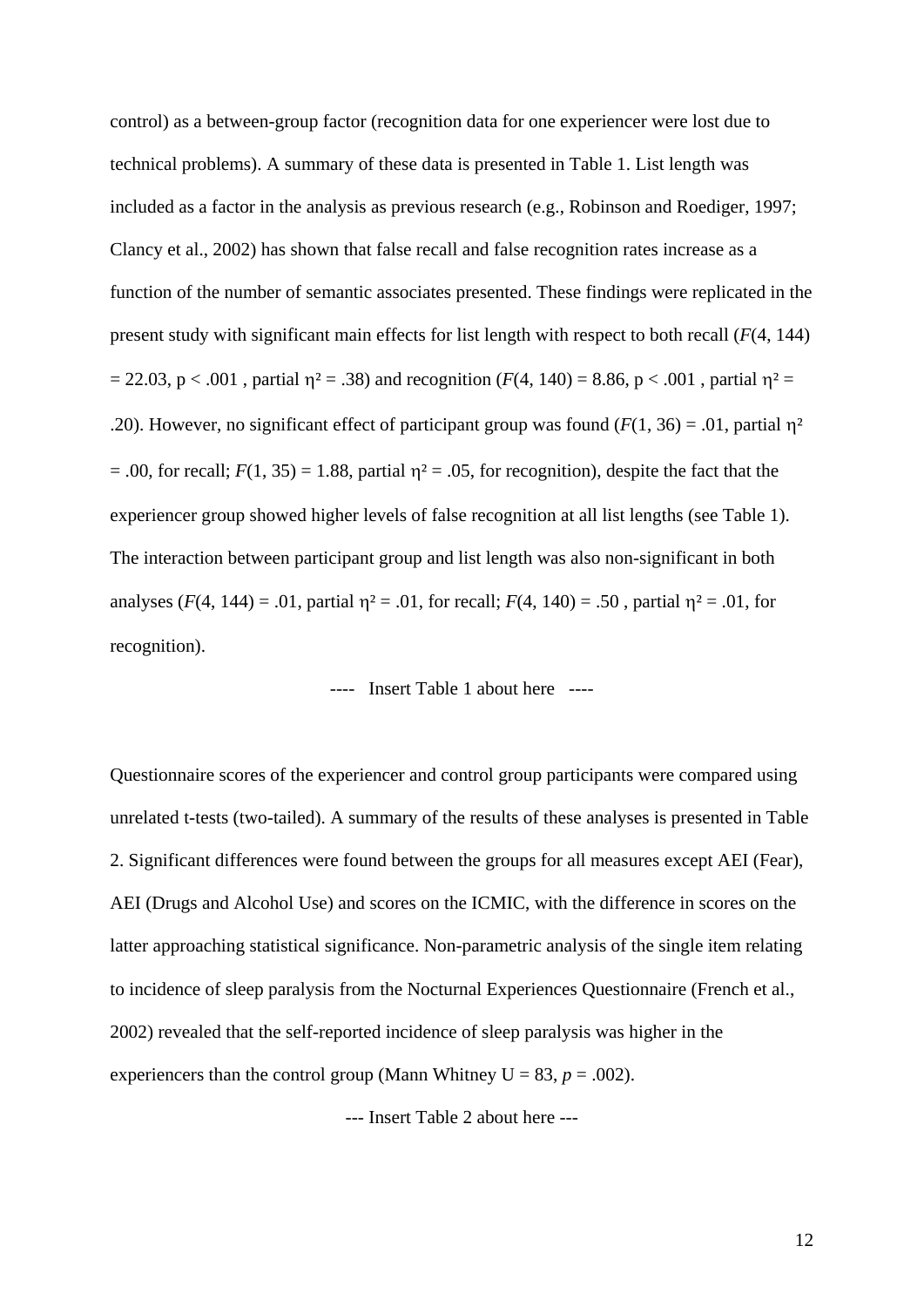Correlations between the main psychometric measures used in this study across both participant groups combined are presented in Table 3. In line with previous studies, all of the main measures intercorrelate at a highly significant level. Table 4 presents the correlations between these measures and the total false recall and false recognition scores across all participants. No significant correlations were found for false recall scores, but false recognition scores correlated with absorption and tendency to hallucinate (although these correlations would not have remained significant had alpha levels been adjusted for multiple testing).

--- Insert Tables 3 and 4 about here ---

## Discussion

Our results confirm that experiencers have a different psychological profile from nonexperiencers in that they show higher levels of belief in and experience of the paranormal, self-reported paranormal abilities, tendency to hallucinate, absorption, dissociativity, and incidence of sleep paralysis. In considering the marginally significant difference between the groups on fantasy proneness, note that when these data were analysed using either a related *t*test or a one-tailed unrelated *t*-test, both of which would be justifiable, the difference between the groups is significant. It seems reasonable to conclude therefore that our results also show higher levels of fantasy proneness in experiencers than controls.

Much current theorising and experimental work regarding susceptibility to both false memories and hallucinations is based upon the reality monitoring model proposed by Johnson and Raye (1981; see also Johnson et al., 1993). This approach proposes that hallucinations arise as a consequence of a source monitoring error whereby internally generated imagery is misattributed to an external source. Similarly, false memories may arise if memories of internally generated events such as imaginings, fantasies and dreams are wrongly interpreted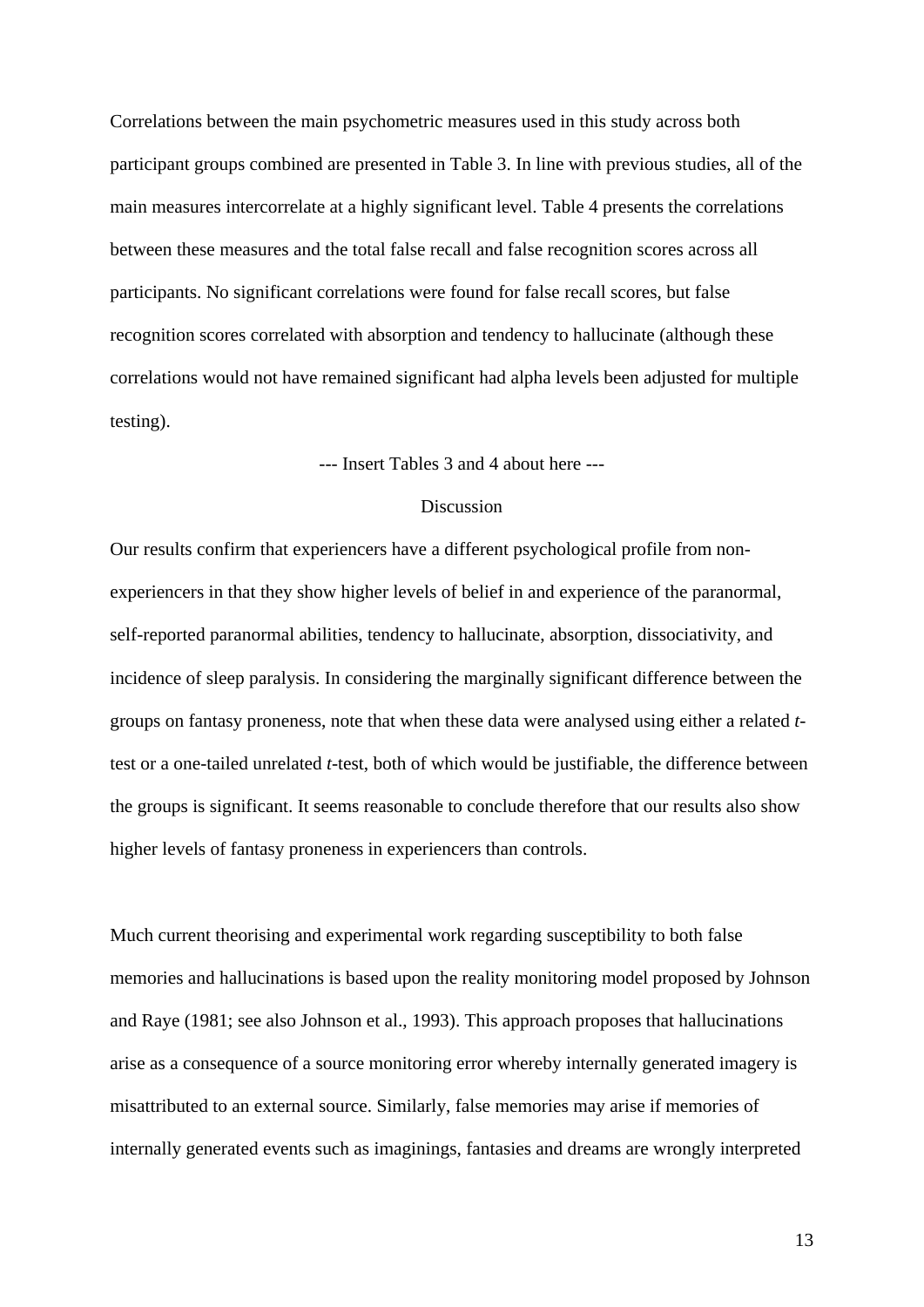as memories for events which actually took place in objective reality (French, 2003). The decision as to whether a memory refers to an internally generated mental event or an external event is based partly upon the characteristics of the memory itself (e.g., the amount of perceptual detail, with memories for external events typically having more perceptual detail and clarity than mental events). Additionally, however, the criteria used to decide whether a memory is "real" or not also depends upon the criteria used to make this decision. Individuals may vary in the degree to which they are willing to accept, say, a fleeting image as a genuine memory fragment for an event which really took place.

The reality monitoring model provides a useful framework for understanding why the psychological profile of experiencers, and believers in the paranormal in general, may be susceptible to hallucinations and false memories which may form the basis for their reports of ostensibly paranormal experiences. With respect to hallucinations, it could either be the case that reports of hallucinatory experiences reflect particularly vivid imagery or the application of lax criteria in distinguishing imagination from perception. For example, absorption, dissociation and fantasy-proneness are all correlated with hypnotic suggestibility as assessed by standard scales. In this context, a number of investigators have used the "White Christmas" test to investigate susceptibility to hallucinations in both psychotic and normal samples (e.g., Barber and Calverley, 1964; Mintz and Alpert, 1972; Young et al., 1987). These studies generally involve asking participants to imagine hearing the Bing Crosby classic although the song itself is not actually played. A substantial majority of hallucinating schizophrenic patients report hearing a clear auditory image during the test, but so do a substantial minority of non-psychotic participants, especially those scoring high on the LSHS. Some participants report believing that the record was actually being played. Such findings have been interpreted as either reflecting hallucinatory reports based upon vivid imagery (e.g., Mintz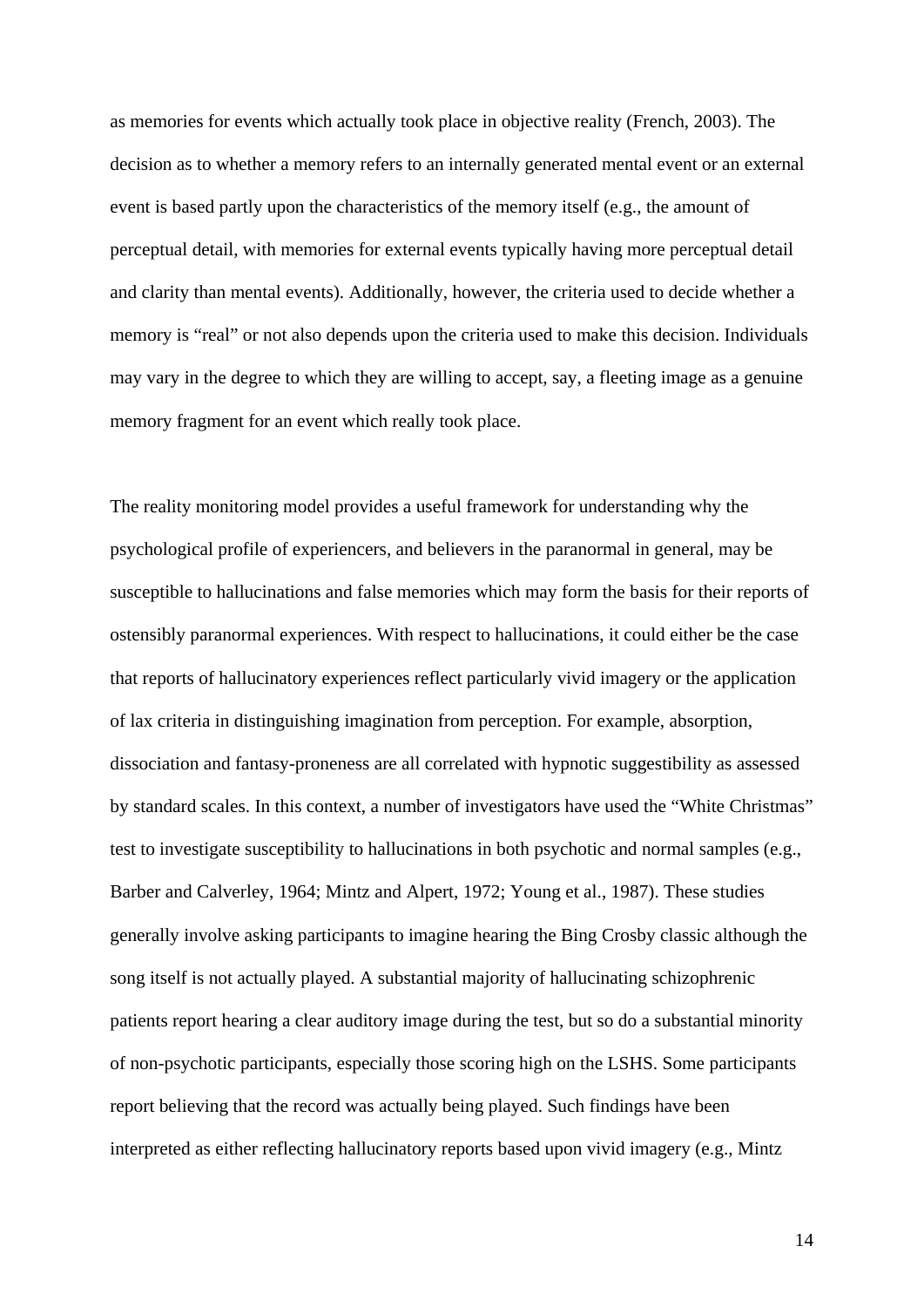and Alpert, 1972) or lax judgement criteria (e.g., Bentall and Slade, 1985). Merckelbach and van de Ven (2001) replicated the basic effect with a sample of student participants, showing that participants who reported hearing "White Christmas" against a white noise background scored more highly on the LSHS and a measure of fantasy proneness. They proposed that another possible explanation of this phenomenon might be the tendency on the part of fantasy prone participants to endorse odd items. Clearly, none of these explanations is mutually exclusive and further research is required. However, it is worth noting that a number of investigators have presented evidence suggesting more vivid self-reported imagery in believers in the paranormal than non-believers (e.g., Diamond and Taft, 1975; Finch, 2002; Greening, 2002).

The reality monitoring framework has also been useful in interpreting findings from investigations of the neural correlates of false memory using the DRM and similar paradigms (see Schacter and Slotnick, 2004, for a review). With respect to the DRM, it is assumed that strong activation of the critical lure words is a consequence of spreading semantic activation from the associated words which are presented, i.e., it is an internally generated mental event. However, memories of the words which are actually presented would be associated with a higher level of sensory reactivation than the lure words. Early neuroimaging studies (Schacter et al., 1996; Schacter et al., 1997) demonstrated that brain areas typically involved in episodic memory processing (including dorsolateral/anterior prefrontal, medial parietal, and medial temporal regions) were preferentially activated during both true and false recognition compared to a common baseline. Subsequent fMRI research by Cabeza et al. (2001), however, showed that if the perceptual processing of stimuli was increased at the encoding phase, differences between true and false recognition in terms of brain activation did emerge. Specifically, greater activation occurred for true recognition within two regions of the medial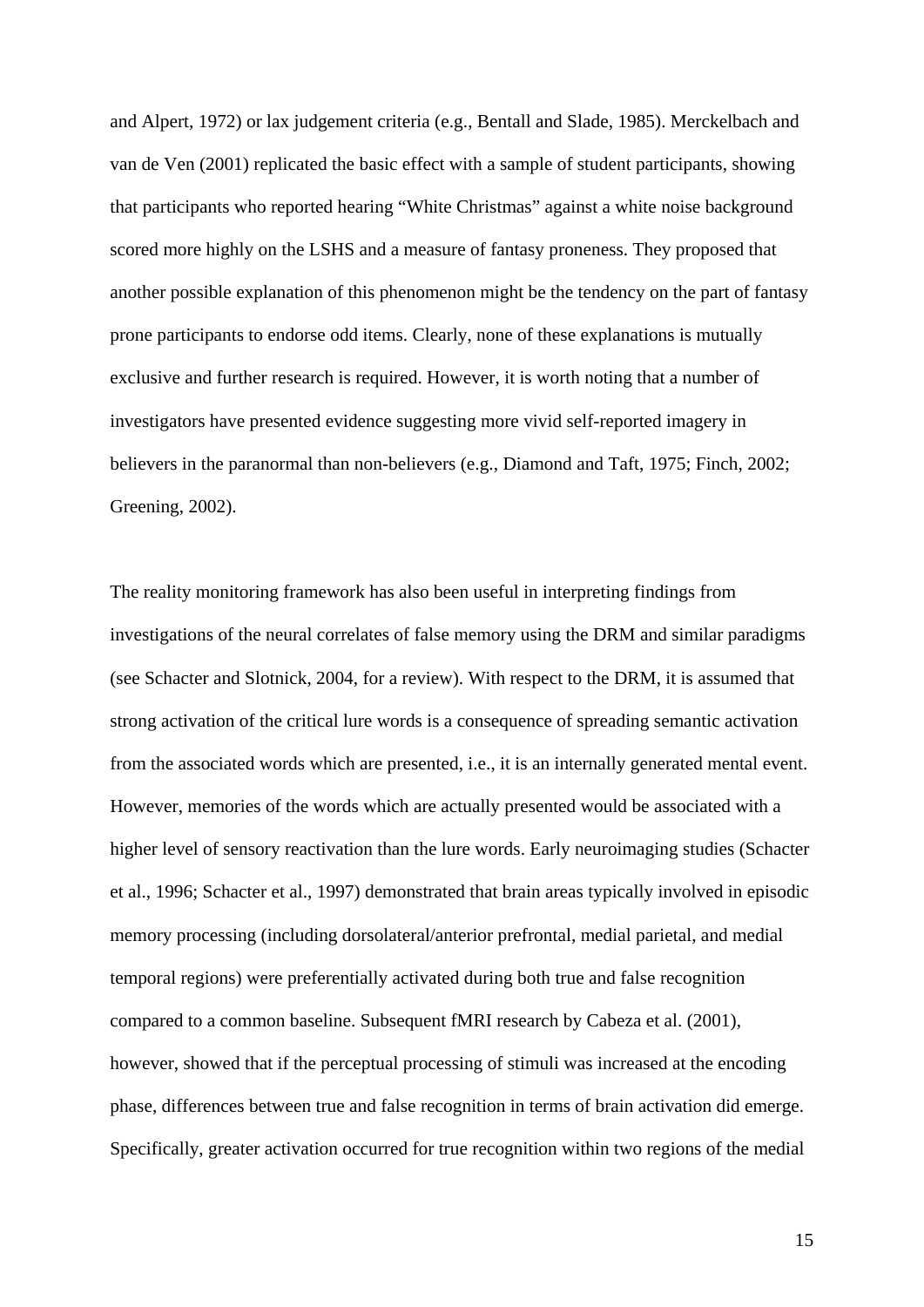temporal lobe, i.e., the parahippocampal gyrus and the hippocampus, suggesting greater recovery of sensory or contextual information during true than false recognition. Okado and Stark (2003) used fMRI to study brain activation during true recognition of previously perceived events and false recognition of previously imagined events. A number of regions showed relatively greater activation during true recognition, including bilateral occipital cortices and right parahippocampal gyrus. This was once again interpreted as reflecting greater activation associated with the retrieval of perceptual information for true memories.

Recent research using fMRI has even begun to distinguish between different types of false memory. Garoff-Eaton et al. (2005) used the fMRI technique to investigate neural activity associated with true recognition of abstract shapes, false memory for related abstract shapes and false memory for unrelated abstract shapes. Greater activity in the prefrontal cortex, the parietal cortex and the medial temporal lobe were associated with both true recognition and related false recognition, whereas unrelated false recognition was associated with activity in language processing regions.

A similar picture emerges when we consider the recent history of event-related potential (ERP) studies of true and false recognition, which allow for greater temporal resolution of the neural processes involved at the expense of spatial precision. Early studies (Düzel et al., 1997; Johnson et al., 1997) suggested that brain activity was very similar for both types of recognition but more recent studies (e.g., Curran et al., 2001; Fabiani et al., 2000) have revealed consistent differences between the two. Specifically, greater activation over the parietal area between 400 and 800 ms has been interpreted as a marker for sensory reactivation during true recognition.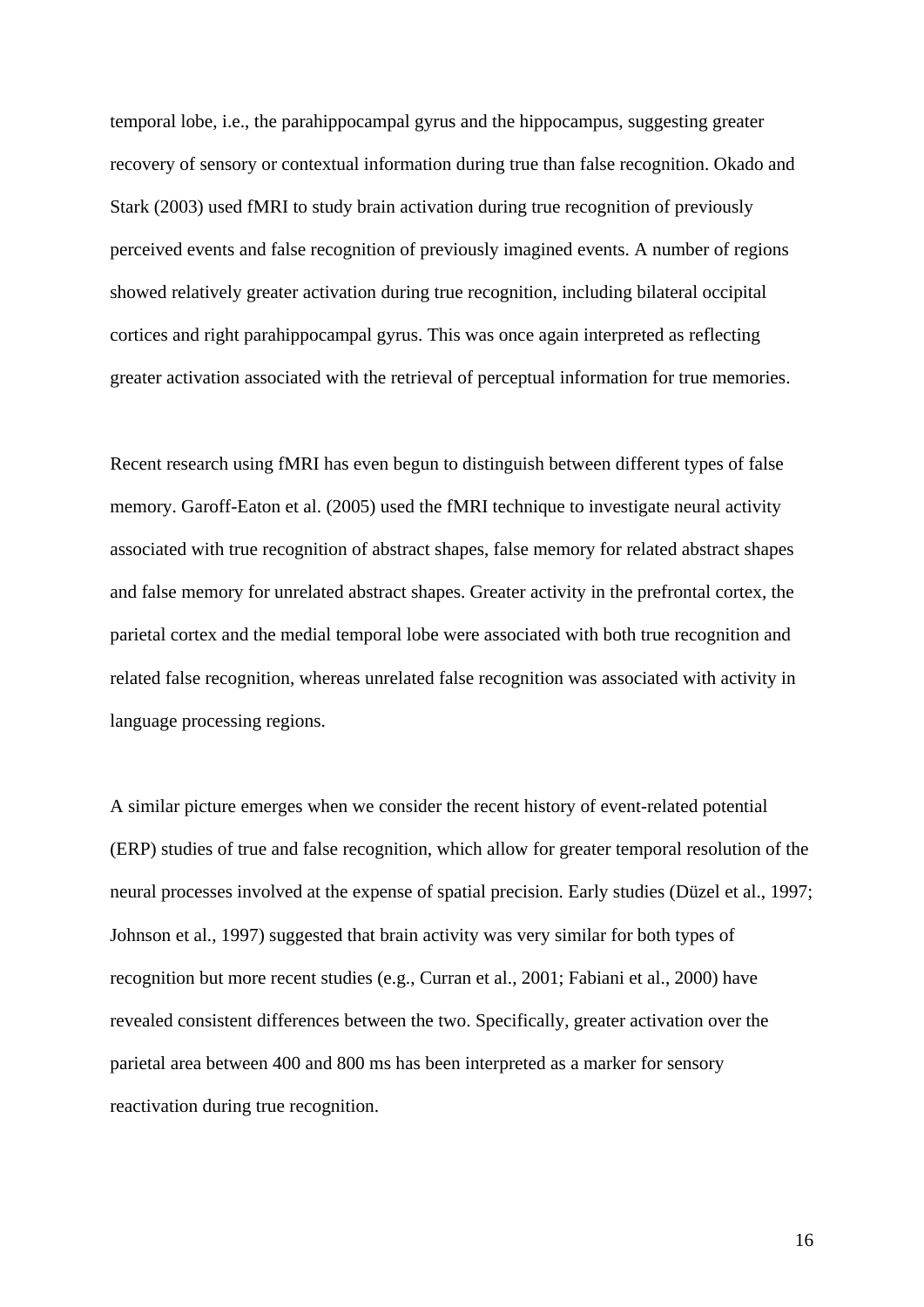The reality monitoring framework can also be applied to consideration of the differences in brain activation associated with false recognition in contrast to correct rejection. Gonsalves and Paller (2000) presented participants with words and instructed them to imagine the common objects to which they referred. On some trials, a photograph of the object was presented 1800 ms after the word. Recognition memory for the photographs was subsequently tested and participants sometimes indicated that a photograph had been presented when in fact the object had only been imagined. Posterior ERPs were more positive at encoding for words which subsequently produced false recognition of the associated photograph, consistent with the idea that more vivid imagery was associated with greater activation of sensory cortex at encoding. In a subsequent fMRI version of this investigation, Gonsalves et al. (2004) again found greater activation at encoding in areas associated with visual imagery and spatial attention, including precuneus and inferior parietal cortex, for false memories of imagined objects than for correct rejections. These findings support the idea that stronger visual imagery will produce more reality monitoring errors by making it more difficult to distinguish between memories for perceived and imagined events.

It is clear that our understanding of the neural underpinnings of false recognition is becoming clearer thanks to the application of modern neuroimaging techniques during performance on the DRM and similar tasks. However, no differences were found between our groups in terms of performance on the DRM task in the current study. Our failure to replicate the effects reported by Clancy et al. (2002) is puzzling. It should be noted that we used a different version of the DRM task to that used by Clancy and colleagues (e.g., we presented the word lists visually on a computer screen whereas they presented the lists on a tape recorder) but one would not anticipate that such changes in procedure would make much difference to the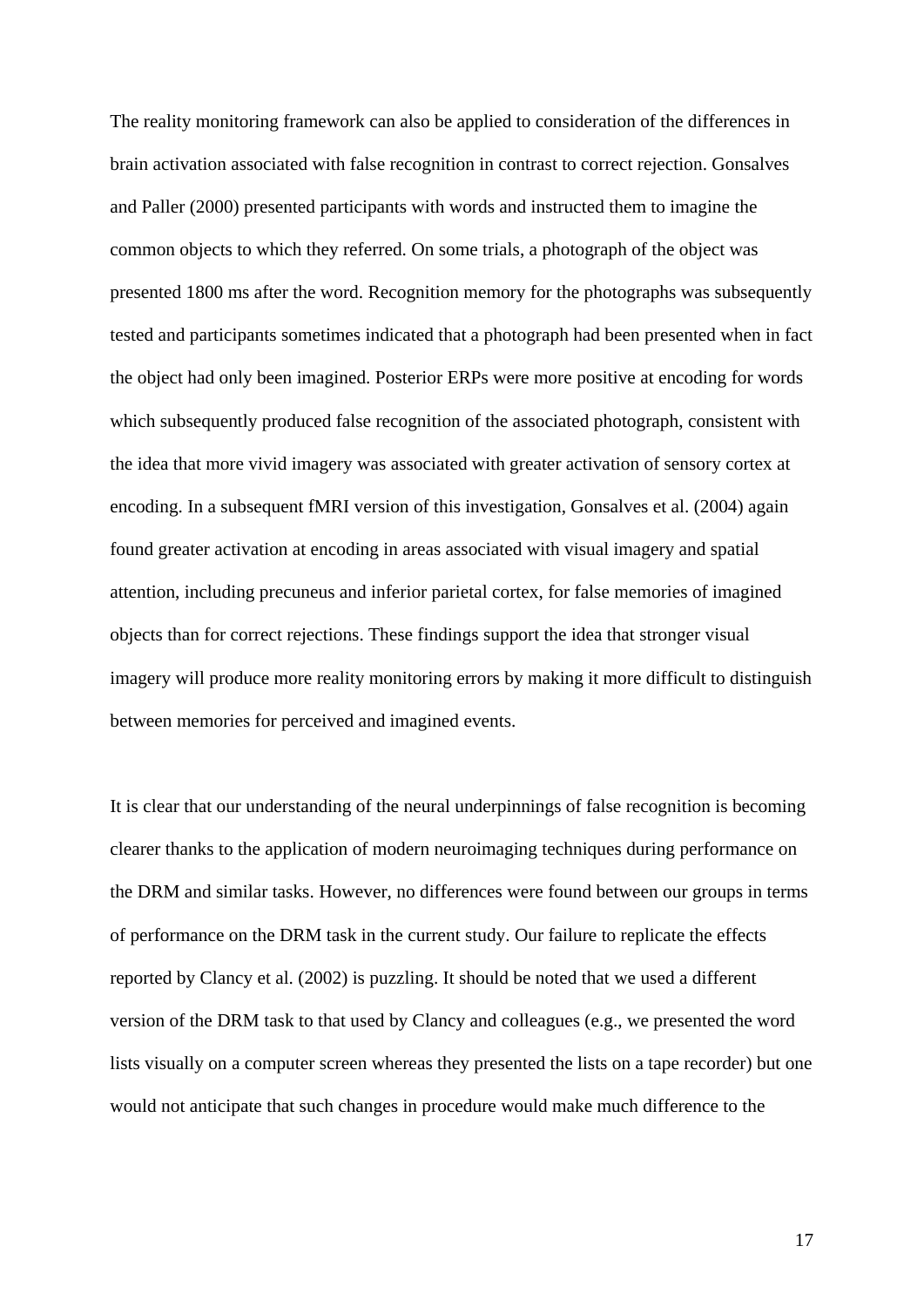results if the findings reported by Clancy et al. reflected general differences between the groups in terms of susceptibility to false memories.

One possible reason for the apparent discrepancy between our results on the DRM task and those of Clancy et al. is the difference between our participant samples. Their study involved three different types of participant: those who had apparently "recovered" (typically as a result of hypnotic regression) once-forgotten memories of alien abduction, those who believed that they had been so abducted (typically based upon memories for sleep paralysis) but had no conscious memories of the event, and those who did not believe that they had been so abducted. The three groups all differed in their susceptibility to false memories as assessed by the DRM task. None of their participants, therefore, reported memories of alien contact that they claimed they had always been able to remember. In contrast, only six of our experiencers reported ever having been hypnotised. This does not, of course, indicate that their claims of alien contact reflected true memories as there are many ways in which false memories can occur other than the use of hypnotic regression and other so-called "memory recovery" techniques, such as the use of guided imagery. For example, it seems likely that people with an interest in UFOs would be likely to imagine what it would be like to experience alien contact as a result of media exposure to such accounts. It is well-established that simply imagining events that did not actually occur can lead susceptible individuals to believe that they did occur, an effect referred to as *imagination inflation* (e.g., Garry et al., 1996).

Given the psychological profile of our sample of experiencers, it seems plausible that a greater susceptibility to false memories might be demonstrated in such participants if a different technique were used to measure this susceptibility. Misremembering words from lists is intuitively quite different from reporting detailed false memories for entire episodes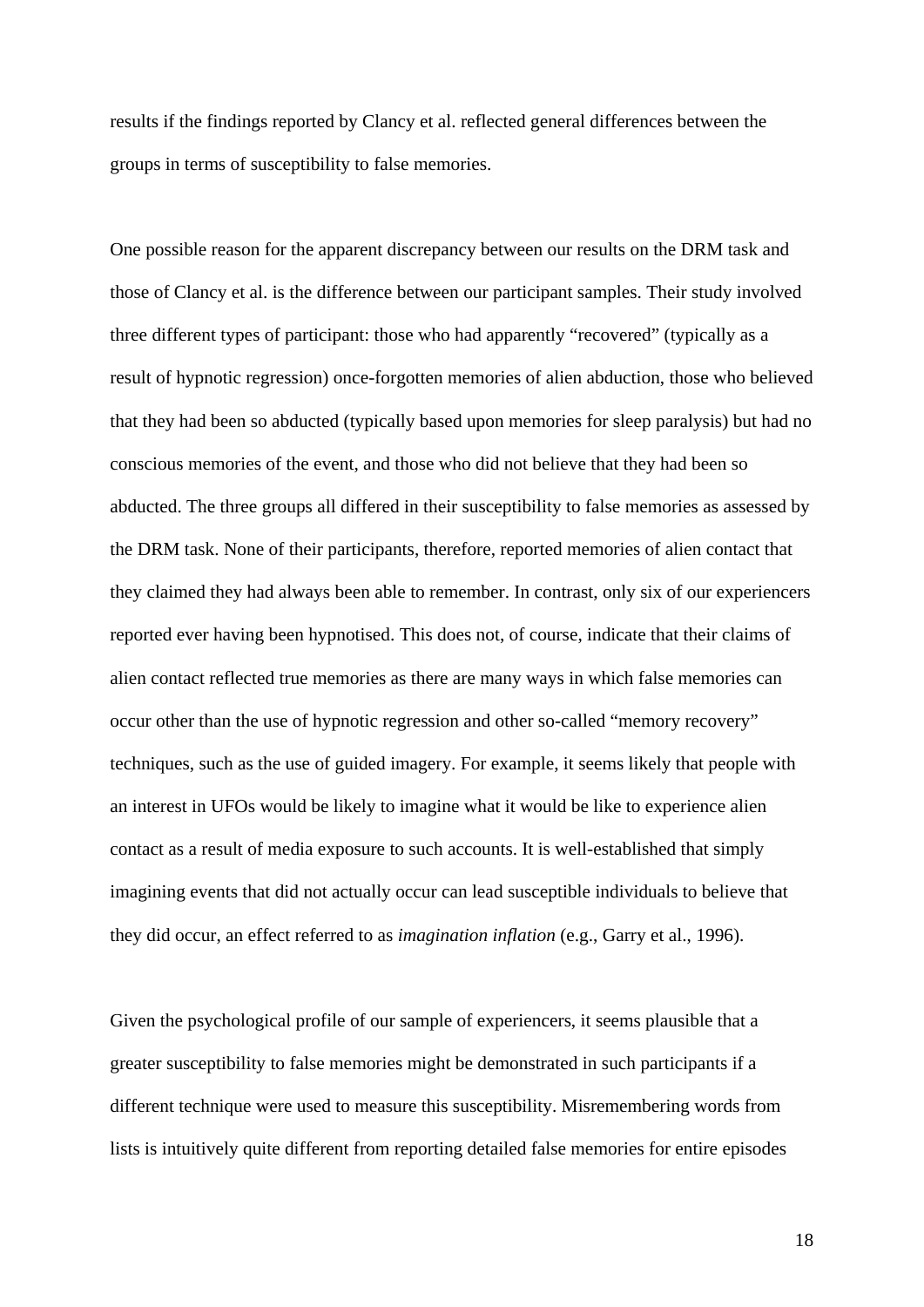and it is by no means clear at this stage that identical psychological and neuronal processes underlie the two. One obvious candidate for an alternative technique to investigate possible differences between experiencers and controls in terms of susceptibility to false memories would be the imagination inflation method referred to above. A second possibility would be the use of the so-called "crashing memories" paradigm. This involves asking participants to recall where they were, who they were with, and what they were doing when they first saw the footage of memorable events in the news. Previous research has shown that sizeable minorities of respondents will report such details even for real events that were never actually caught on camera (e.g., the crashing of an El Al Boeing 747 into a block of flats in Amsterdam: Crombag et al., 1996; the car crash in Paris in which Princess Diana and Dodi Fayed lost their lives: Ost et al., 2002). Wilson and French (2006) recently employed this technique and demonstrated that those participants reporting false memories of non-existent footage of a bombing in a Bali nightclub scored higher than other respondents on various measures on paranormal belief and experience.

Although much has been learned regarding the patterns of brain activation associated with false recognition, considerably less research has been directed at activation patterns associated with false recall. This is mainly due to the fact that there are many experimental techniques, such as the DRM, that are suitable for use in neuroimaging studies, which require sufficient numbers of time-locked trials of different types to allow for the separation of signal from noise. Such paradigms do not currently exist with respect to the formation of false memories for entire episodes and may, arguably, be impossible to develop. However, suitable techniques that focused on other aspects of false recall might be developed for use in future neuroimaging studies. Neuroimaging approaches have great potential in terms of improving various aspects of our understanding of the neuropsychology of susceptibility to false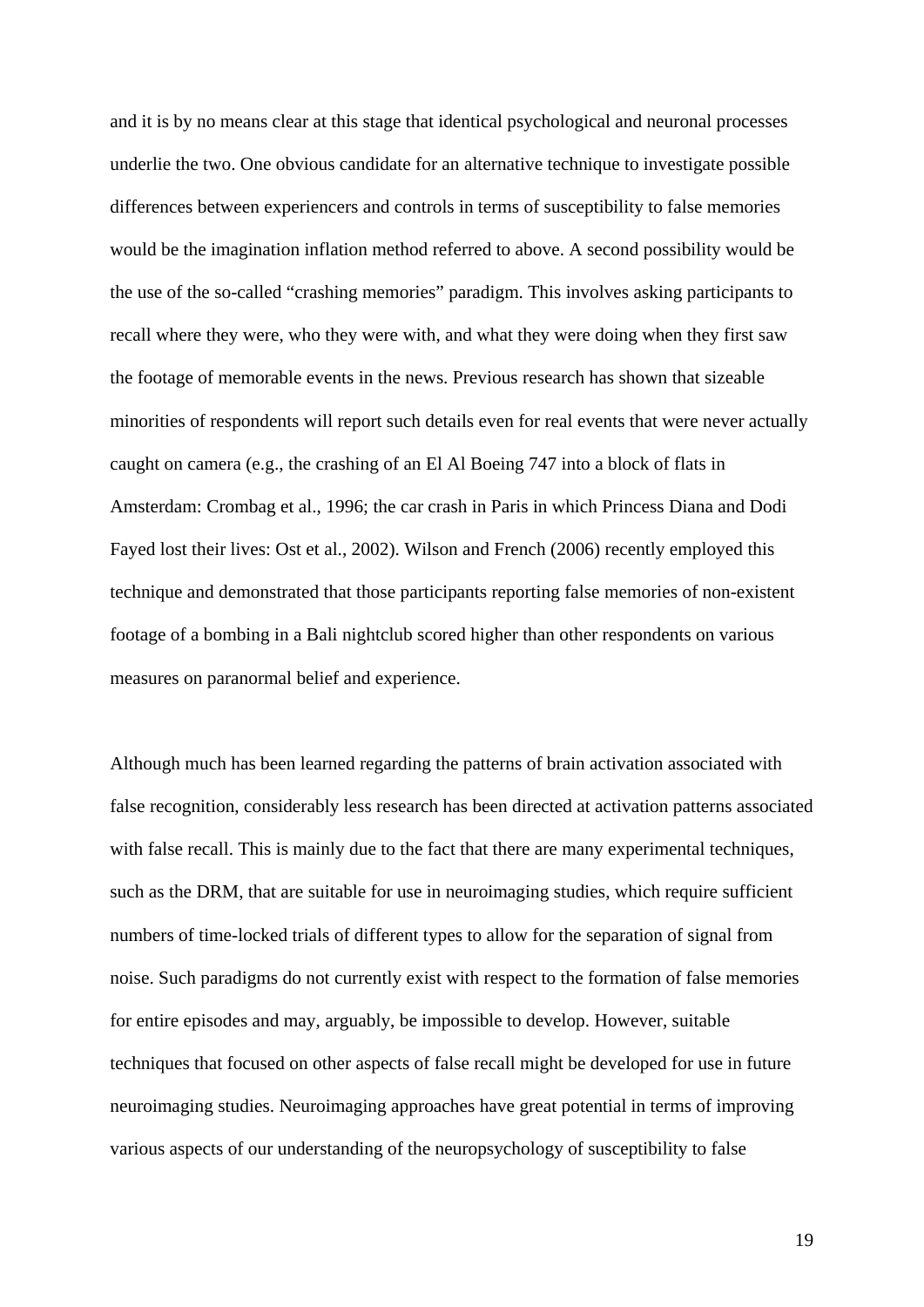memories such as whether individual differences reflect strength of imagery or the adoption of lax criteria.

The psychological profile of the experiencers who took part in this study appears to be simply an extreme version of the psychological profile of believers in the paranormal in general and that profile appears to be one that would be associated with greater susceptibility to hallucinations and false memories. This supports the argument that at least some reports of ostensibly paranormal experiences are likely to be based upon hallucinations and false memories (French, 2003; French and Wilson, 2006). It should be borne in mind, however, that direct personal experience of ostensibly paranormal events is only one of the factors that underlie paranormal belief. Others include acceptance of such reports from trusted others and positive media coverage of such claims. Future researchers should pay greater attention to the distinction between those who claim direct personal experience of the paranormal and those who believe for other reasons. It is only the former that we would expect to demonstrate similar (if possibly less extreme) psychological profiles to the experiencers in the current study.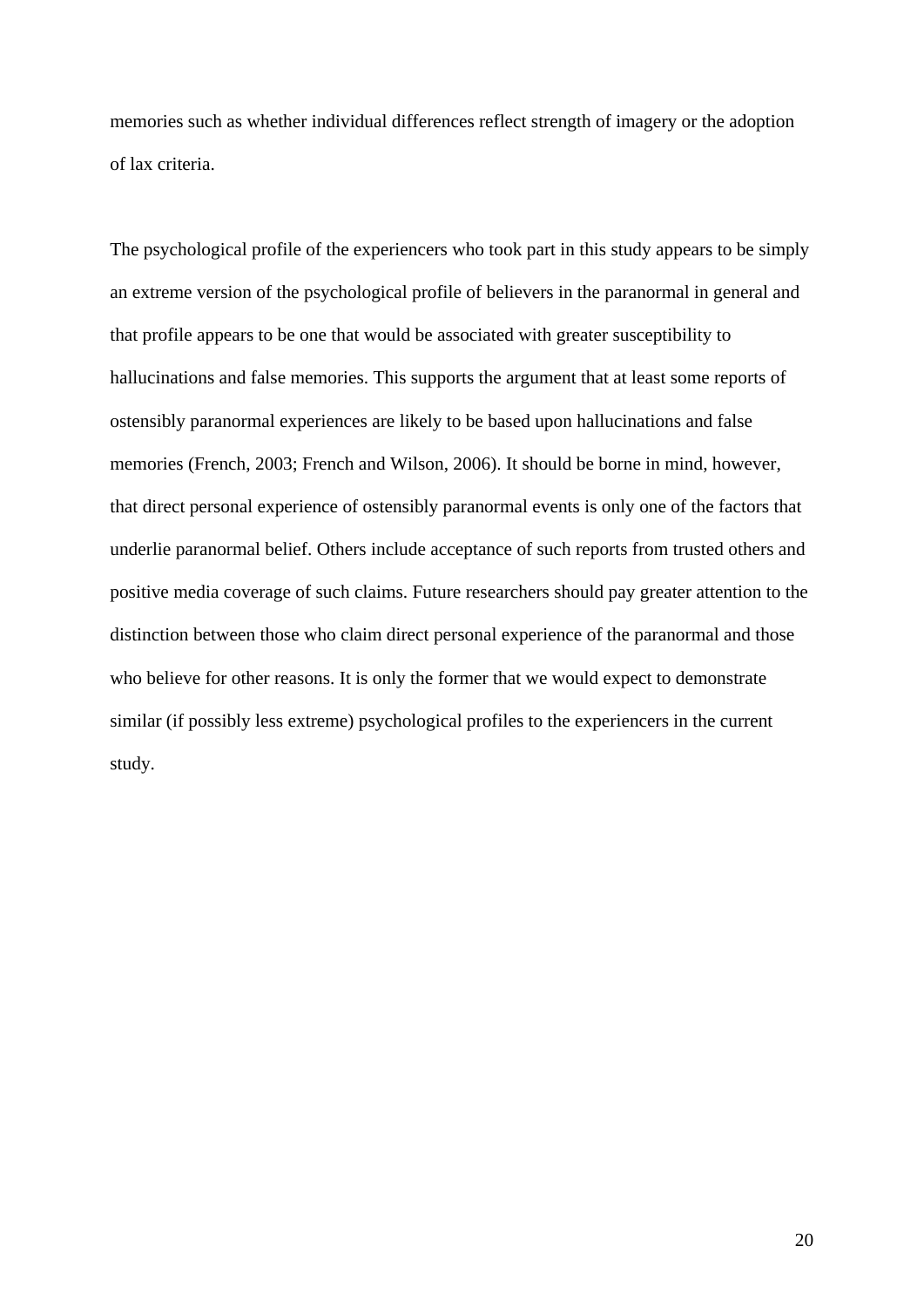# Acknowledgements

Thanks are due to the Bial Foundation for supporting this work and to all participants, especially to the experiencers for their courage and honesty in discussing their perplexing experiences with us.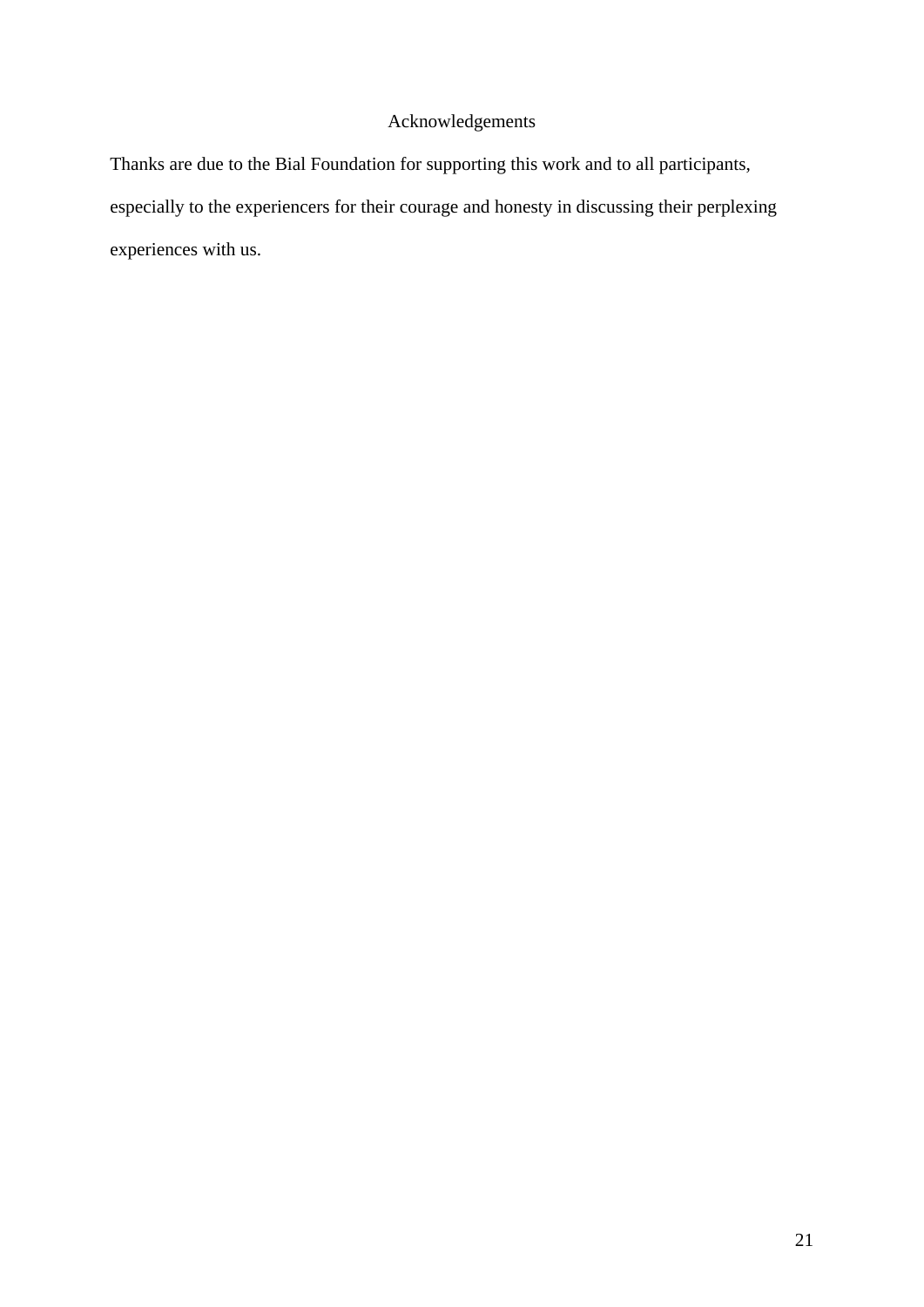#### References

APPELLE S, LYNN SJ and NEWMAN L. Alien abduction experiences. In Cardeña E, Lynn SJ and Krippner S (Eds), *Varieties of Anomalous Experience: Examining the Scientific Evidence.*  Washington, DC: American Psychological Association, 2000, Ch.8.

BAKER RA. *Hidden Memories: Voices and Visions from Within.* Buffalo, NY: Prometheus, 1992.

BARBER TX and CALVERLEY DS. An experimental study of "hypnotic" (auditory and visual) hallucinations. *Journal of Abnormal and Social Psychology, 68:* 13-20, 1964.

BARTHOLOMEW RE, BASTERFIELD K and HOWARD GS. UFO abductees and contactees:

Psychopathology or fantasy proneness? *Professional Psychology: Research and Practice, 22:* 215-222, 1991.

BASTERFIELD K. Paranormal aspects of the UFO phenomenon: 1975-1999. *Australian Journal of Parapsychology, 1:* 30-55, 2001.

BASTERFIELD K and THALBOURNE MA. Belief in, and alleged experience of, the paranormal in ostensible UFO abductees. *Australian Journal of Parapsychology, 2:* 2-18, 2002.

BENTALL RP and SLADE PD. Reliability of a scale measuring predisposition towards

hallucinations: A brief report. *Personality and Individual Differences, 6:* 527-529, 1985.

BERNSTEIN EM and PUTNAM FW. Development, reliability, and validity of a dissociation scale. *Journal of Nervous and Mental Disease, 174:* 727-735, 1986.

BULLARD TE. *UFO Abductions: The Measure of a Mystery.* Mount Rainier, MD: Fund for UFO Research, 1987.

CABEZA R, RAO SM, WAGNER AD, MAYER AR, and SCHACTER DL. Can medial temporal lobe regions distinguish true from false? An event-related functional MRI study of veridical and illusory recognition memory. *Proceedings of the National Academy of Science, USA, 98:*  4805-4810, 2001.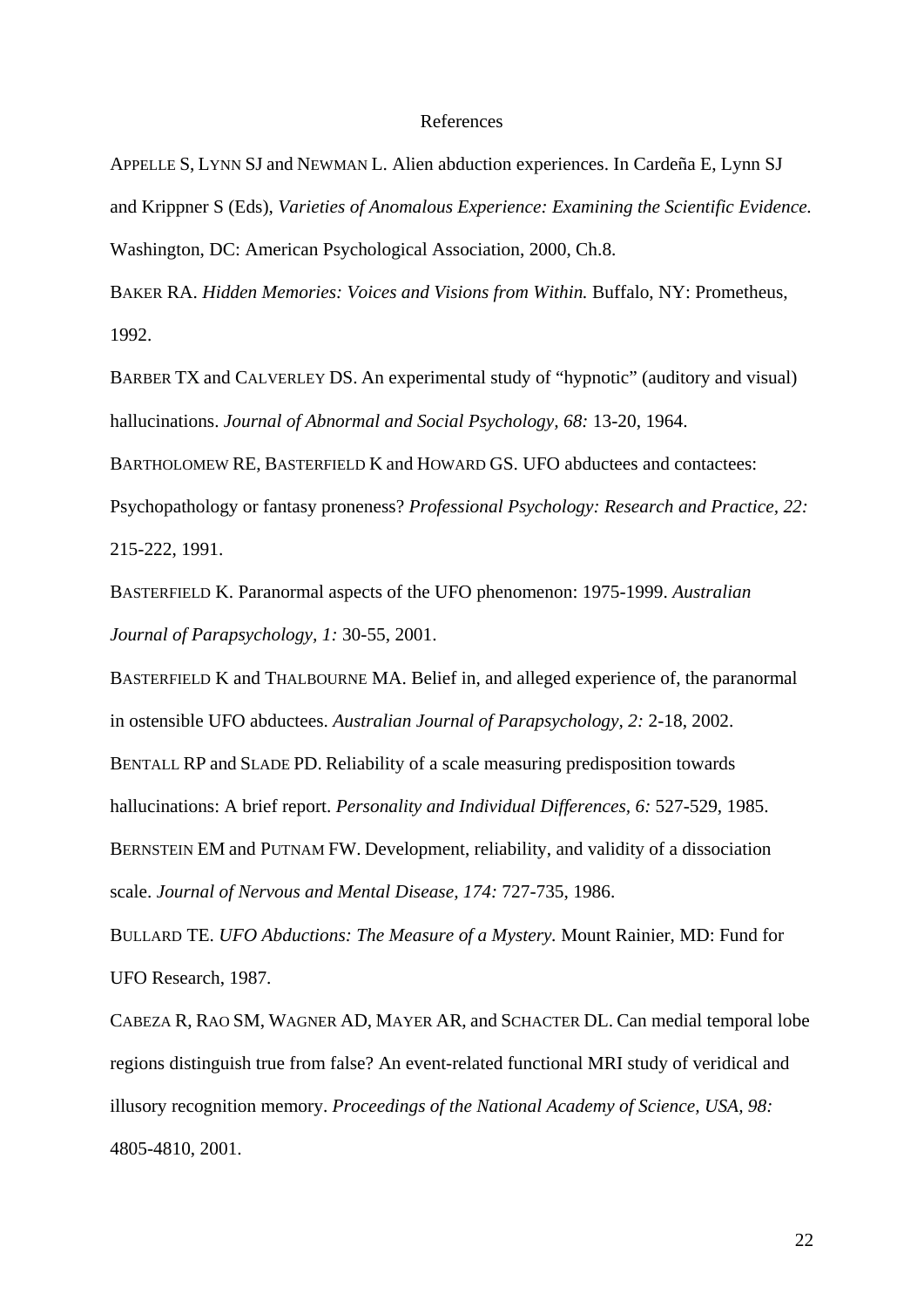CHEYNE JA and GIRARD TA. The body unbound: Vestibular-motor hallucinations and out-ofbody experiences. *Cortex:* (this issue).

CLANCY SA. *Abducted: How People Come to Believe They Were Kidnapped by Aliens.*  Cambridge, MA: Harvard University Press, 2005.

CLANCY SA, MCNALLY RJ, SCHACTER DL, LENZENWEGER MF, and PITMAN RK. Memory distortion in people reporting abduction by aliens*. Journal of Abnormal Psychology, 111:* 455-461, 2002.

CROMBAG HFM, WAGENAAR WA and VAN KOPPEN PJ. Crashing memories and the problem of "source monitoring". *Applied Cognitive Psychology, 10:* 95-104, 1996.

CURRAN T, SCHACTER DL, JOHNSON MK and SPINKS R. Brain potentials reflect behavioral differences in true and false recognition. *Journal of Cognitive Neuroscience, 13:* 201-216, 2001.

DEESE J. On the prediction of occurrence of particular verbal intrusions in immediate recall. *Journal of Experimental Psychology, 58:* 17-22, 1959.

DIAMOND MJ and TAFT R. The role played by ego-permissiveness and imagery in hypnotic responsivity. *International Journal of Clinical and Experimental Hypnosis, 23:* 130-138, 1975.

DRUFFEL A and ROGO DS. *The Tujunga Canyon Contacts.* Englewood Cliffs, NJ: Prentice Hall, 1980.

DÜZEL E, YONELINAS AP, MANGUN GR, HEINZE HJ and TULVING E. Event-related brain potential correlates of two states of conscious awareness in memory. *Proceedings of the National Academy of Science, USA, 94:* 5973-5978, 1997.

EASTON S, BLANKE O and MOHR C. A putative implication for fronto-parietal connectivity in out-of-body experiences**.** *Cortex:* (this issue).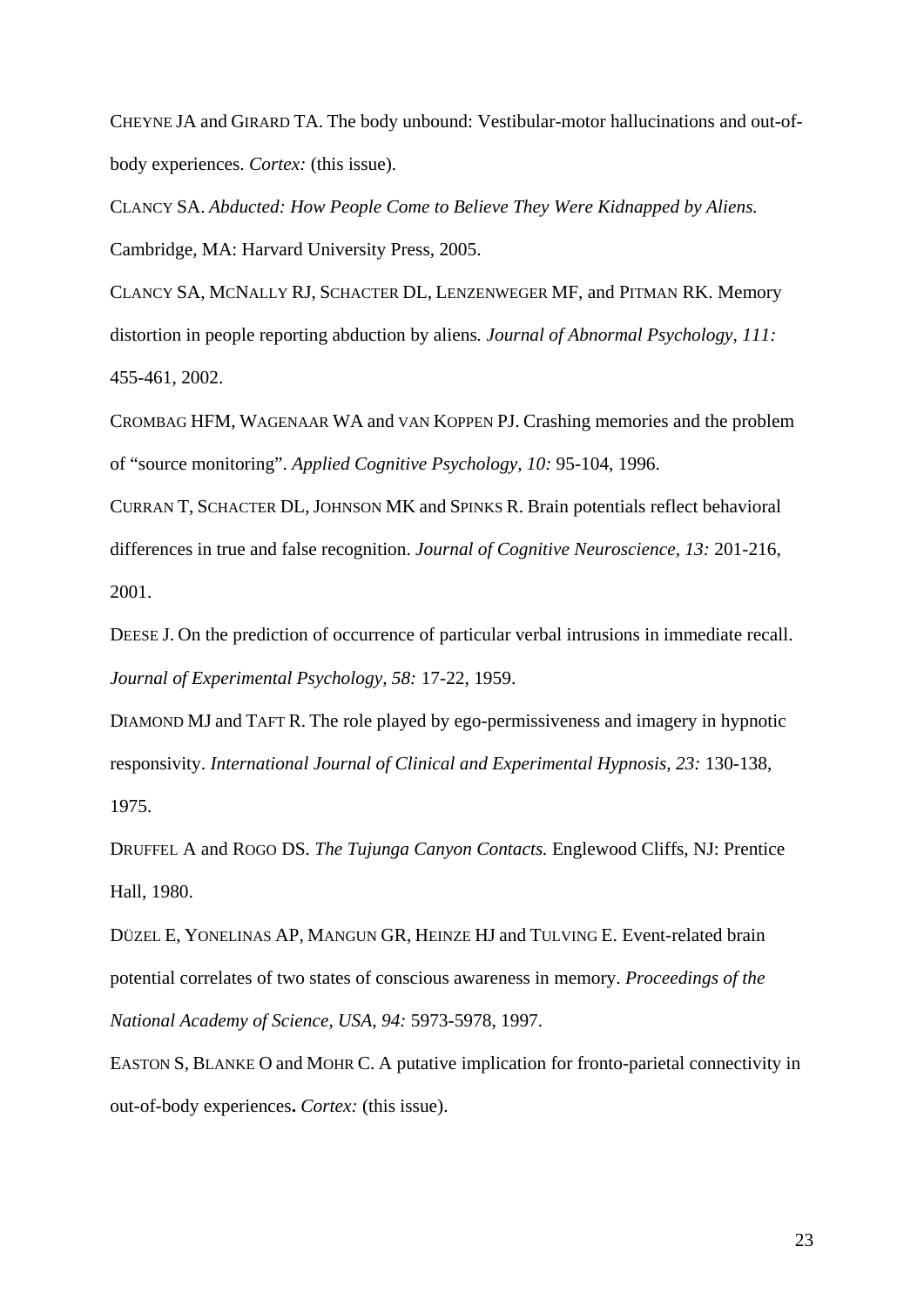EISEN ML and CARLSON EB. Individual differences in suggestibility: Examining the influence of dissociation, absorption, and a history of childhood abuse. *Applied Cognitive Psychology, 12,* S47-61, 1998.

EVANS H. *The Evidence for UFOs.* Wellingborough: Aquarian, 1983.

EVANS H. *From Other Worlds: The Truth About Aliens, Abductions, UFOs and the Paranormal.* London: Carlton, 1998.

FABIANI M, STADLER MA and WESSELS PM. True but not false memories produce a sensory signature in human lateralized brain potentials. *Journal of Cognitive Neuroscience, 12:* 941- 949, 2000.

FINCH SE. *Daydream Believers? Fantasy-Proneness, Transliminality, and Reality Monitoring: A Search for Vulnerability Factors in False Memory Creation. Unpublished PhD* thesis, Goldsmiths College, University of London, 2002.

FRENCH CC. Alien abductions. In Roberts R and Groome D (Eds), *Parapsychology: The Science of Unusual Experience.* London: Arnold, 2001, Ch. 8.

FRENCH CC. Fantastic memories: The relevance of research into eyewitness testimony and false memories for reports of anomalous experiences. *Journal of Consciousness Studies*, *10:* 153-174, 2003.

FRENCH CC, ROSE NJ and BLACKMORE SJ. *Paranormal belief and interpretations of sleep paralysis*. Paper presented at the 45<sup>th</sup> Annual Convention of the Parapsychological Association, 5-8 August 2002, Paris.

FRENCH CC and SANTOMAURO J. Something wicked this way comes: Causes and interpretations of sleep paralysis. In Della Sala S (ed.), *Tall Tales: Popular Myths About the Mind and Brain.* Oxford: Oxford University Press, 2007, Ch. 23.

FRENCH CC and WILSON K. Incredible memories: How accurate are reports of anomalous events? *European Journal of Parapsychology, 21.2:* 166-181, 2006.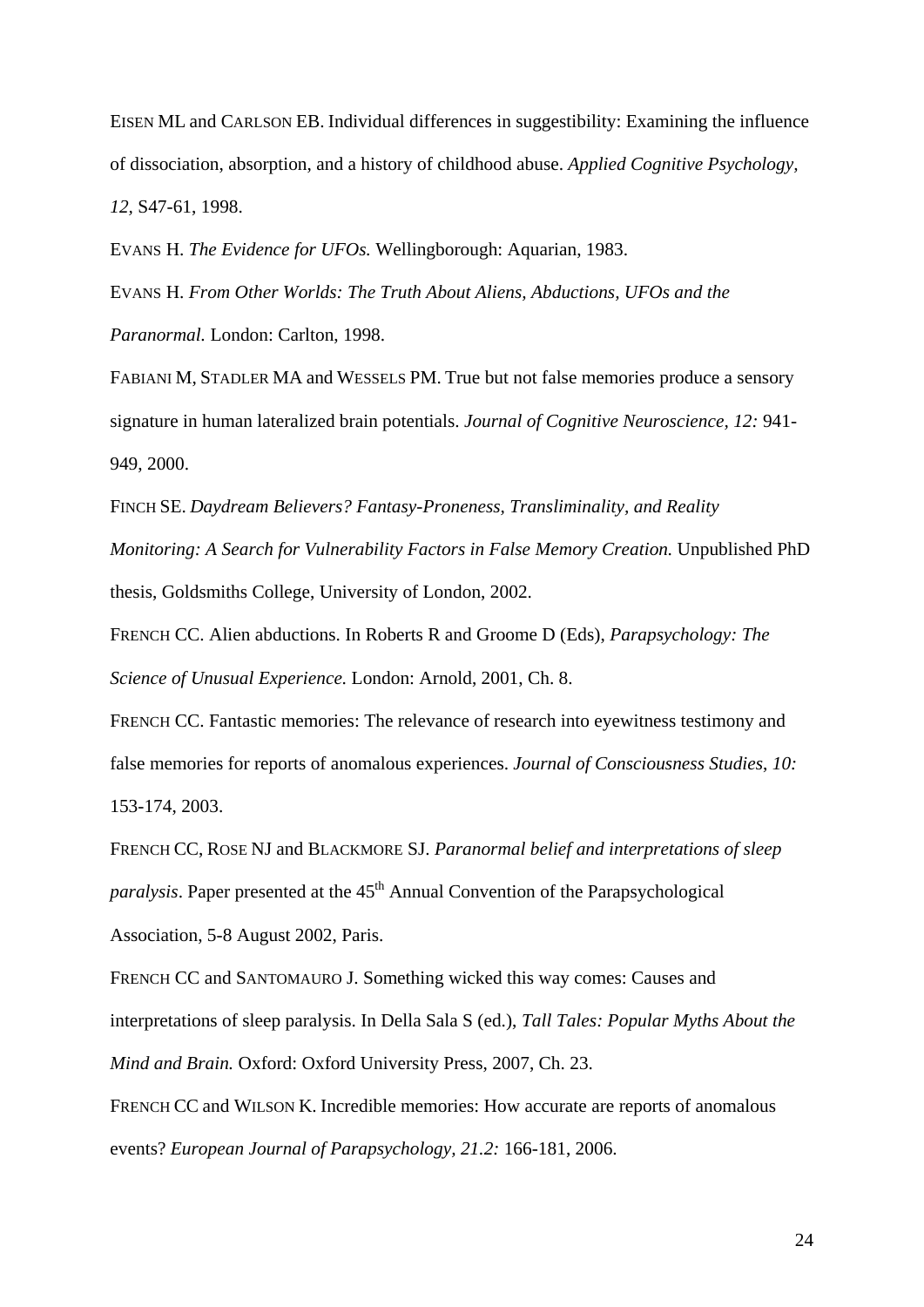GALLAGHER C, KUMAR VK and PEKALA RJ. The Anomalous Experiences Inventory: Reliability and validity. *Journal of Parapsychology: 58,* 402-428, 1994.

GAROFF-EATON RJ, SLOTNICK SD and SCHACTER DL. Not all false memories are created equal: The neural basis of false recognition. *Cerebral Cortex, 16:* 1645-1652, 2005.

GARRY M, MANNING CG, LOFTUS EF and SHERMAN SJ. Imagination inflation: Imagining a childhood event inflates confidence that it occurred. *Psychological Bulletin and Review, 3:*  208-214, 1996.

GLICKSOHN J and BARRETT TR. Absorption and hallucinatory experience. *Applied Cognitive Psychology, 17:* 833-849, 2003.

GOLDBERG LR. The Curious Experiences Survey, a revised version of the Dissociative Experiences Scale: Factor structure, reliability, and relations to demographic and personality variables. *Psychological Assessment, 11:* 134-145, 1999.

GONSALVES B and PALLER KA. Neural events that underlie something that never happened. *Nature Neuroscience, 3:* 1316-1321, 2004.

GONSALVES B, REBER PJ, GITTELMAN DR, PARRISH TB, MESULAM M-M and PALLER KA. Neural evidence that vivid imagining can lead to false remembering. *Psychological Science, 15:* 655-660, 2004.

GOTLIB D. Comments, questions on Keith Basterfield's talk "Abductions: The paranormal connection". In Pritchard A, Pritchard DE, Mack JE, Casey P, and Yapp C (Eds), *Alien Discussions: Proceedings of the Abduction Study Conference held at MIT*. Cambridge, MA: North Cambridge Press, 1994, p. 50.

GREENING EK. *The Relationship Between False Memory and Paranormal Belief.* Unpublished PhD thesis, University of Hertfordshire, 2002.

HEAPS C and NASH M. Individual differences in imagination inflation. *Psychonomic Bulletin & Review, 6:* 313-318, 1999.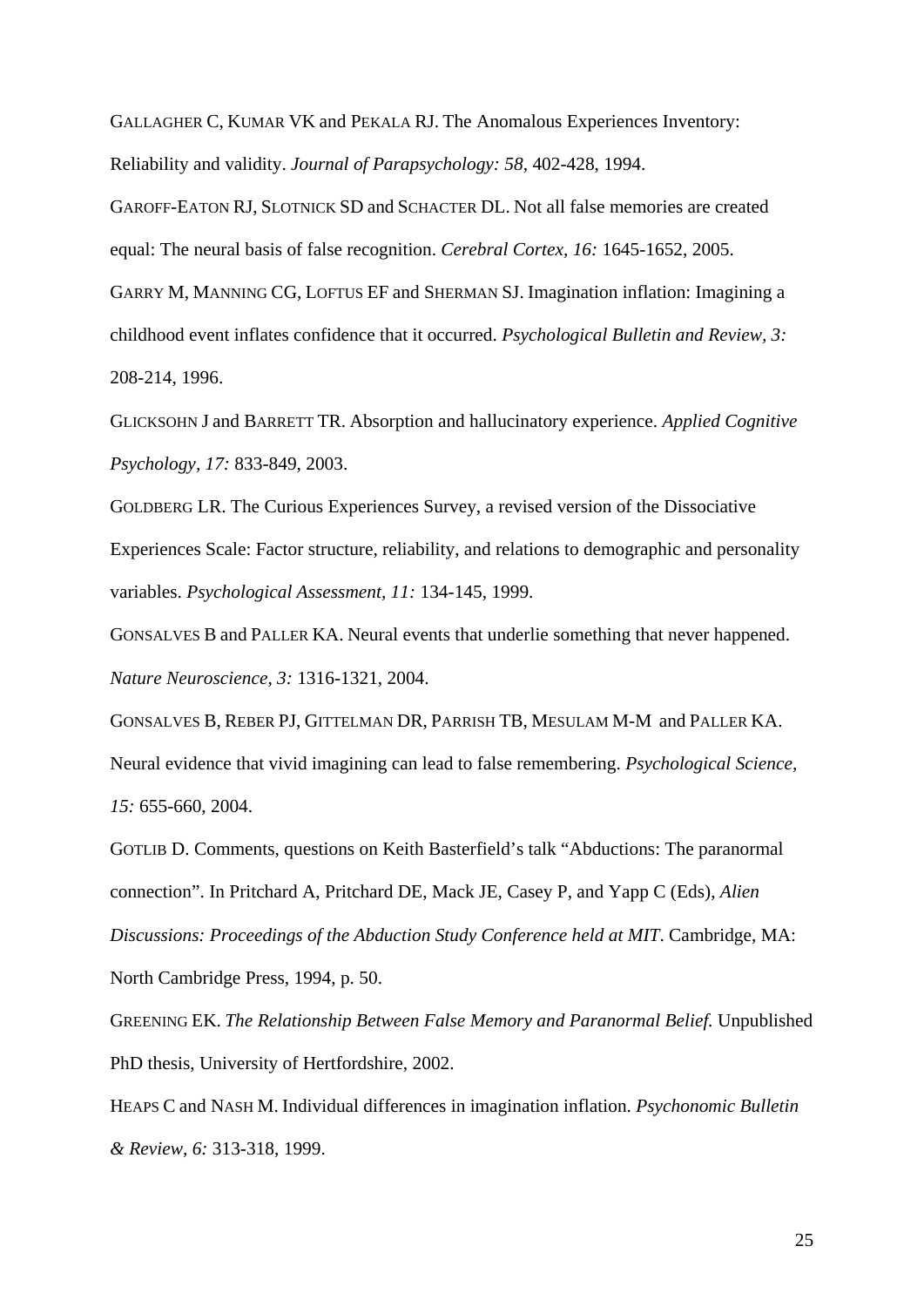HOLDEN KJ and FRENCH CC. Alien abduction experiences: Clues from neuropsychology and neuropsychiatry. *Cognitive Neuropsychiatry, 7:* 163-178, 2002.

JOHNSON MK, HASHTROUDI S and LINDSAY DS. Source monitoring. *Psychological Bulletin, 114:* 3-28, 1993.

JOHNSON MK, NOLDE SF, MATHER M, KOUNIOS J, SCHACTER DL and CURRAN T. The similarity of brain activity associated with true and false recognition memory depends on test format. *Psychological Science, 8:* 250-257, 1997.

JOHNSON MK and RAYE C. Reality monitoring. *Psychological Review, 88:* 67-85, 1981. KUMAR VK, PEKALA RJ and GALLAGHER, C. The Anomalous Experiences Inventory (AEI). *Unpublished psychological test*. West Chester: West Chester University of Pennsylvania, 1994.

LAUNAY G and SLADE P. The measurement of hallucinatory predisposition in male and female prisoners. *Personality and Individual Differences*, *2:* 221-234, 1981.

MACK J. *Abduction: Human Encounters with Aliens.* New York: Scribner's, 1994.

MCNALLY RJ and CLANCY SA. Sleep paralysis, sexual abuse, and space alien abduction. *Transcultural Psychiatry*, *42:* 113-122, 2005.

MERCKELBACH H and VAN DE VEN V. Another White Christmas: fantasy proneness and reports of 'hallucinatory experiences' in undergraduate students. *Journal of Behavior Therapy and Experimental Psychiatry, 32:* 137-144, 2001.

MINTZ S and ALPERT M. Imagery vividness, reality testing, and schizophrenic hallucinations. *Journal of Abnormal Psychology, 79:* 310-316, 1972.

MYERS SA. The Wilson-Barber Inventory of Childhood Memories and Imaginings: Children's form and norms for 1337 children and adolescents. *Journal of Mental Imagery*, *7:* 83-94, 1983.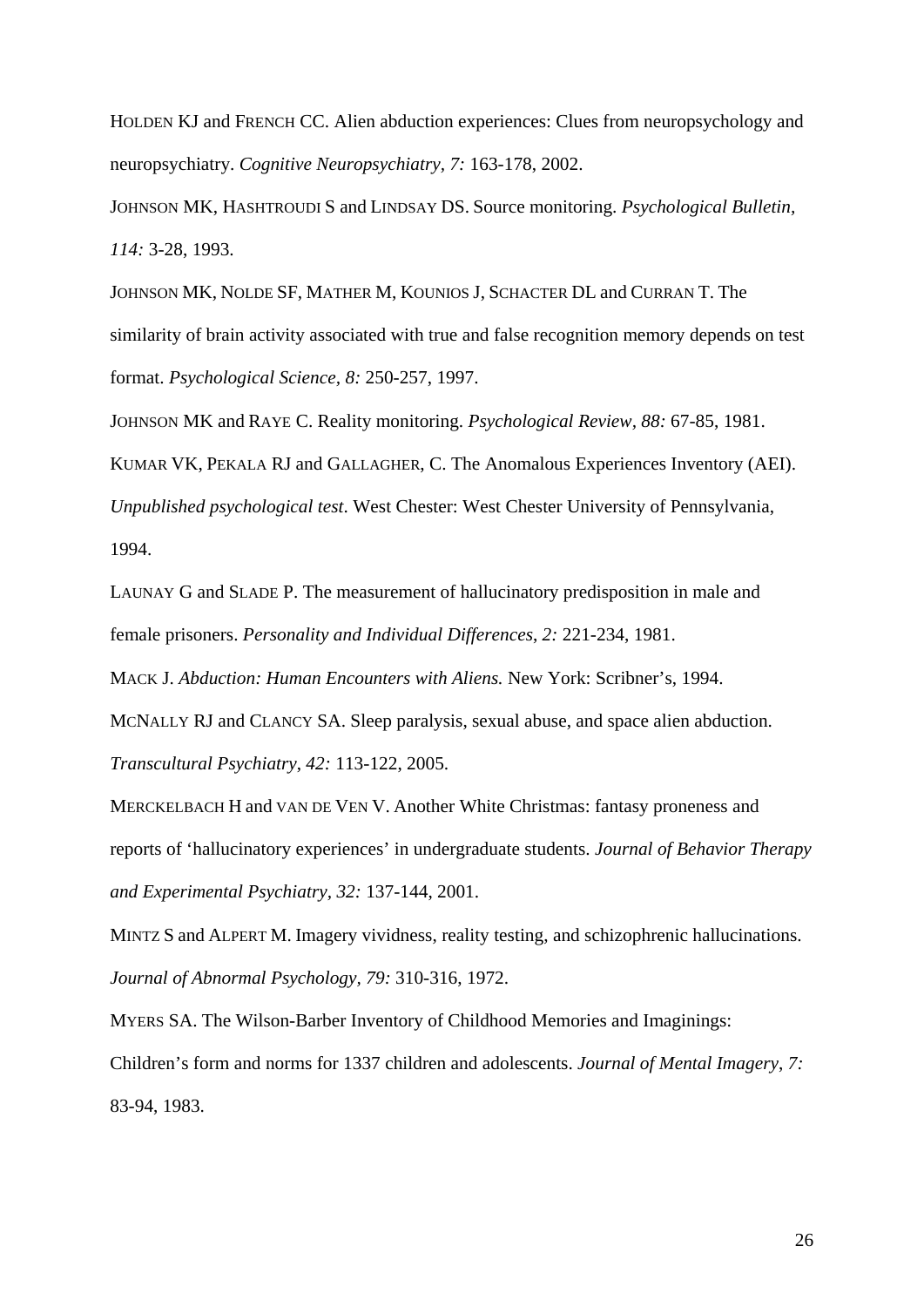NEWMAN LS and BAUMEISTER, RF. Toward an explanation of the UFO abduction phenomenon: hypnotic elaboration, extraterrestrial sadomasochism, and spurious memories. *Psychological Inquiry*, *7:* 99-126, 1996.

OKADO Y and STARK C. Neural processing associated with true and false retrieval. *Cognitive, Affective, and Behavioral Neuroscience, 3:* 323-334.

OST J, VRIJ A, COSTALL A and BULL R. Crashing memories and reality monitoring: Distinguishing between perceptions, imaginings and false memories. *Applied Cognitive Psychology, 16:* 125-134, 2002.

PLATT RD, LACEY SC, IOBST AD and FINKELMAN D. Absorption, dissociation, fantasyproneness as predictors of memory distortion in autobiographical and laboratory-generated memories. *Applied Cognitive Psychology, 12:* S77-89, 1998.

POWERS SM. Dissociation in alleged extraterrestrial abductees, *Dissociation,* 7*:* 44-50, 1994. RANDLES J. *Abduction.* London: Robert Hale, 1988.

ROBINSON KB and ROEDIGER HL, III. Associative processes in false recall and false recognition. *Psychological Science, 8:* 231-237, 1997.

RODEGHIER M, GOODPASTER J and BLATTERBAUER S. Psychosocial characteristics of abductees: Results from the CUFOS abduction project. *Journal of UFO Studies, 3:* 59-90, 1991.

ROEDIGER HL, III and MCDERMOTT KB. Creating false memories? Remembering words not presented in lists. *Journal of Experimental Psychology: Learning, Memory, and Cognition, 21:* 803-814, 1995.

SCHACTER DL, BUCKNER RL, KOUTSTALL W, DALE AM and ROSEN BR. Late onset of anterior prefrontal activity during true and false recognition: an event-related fMRI study.

*Neuroimage, 6:* 259-269, 1997.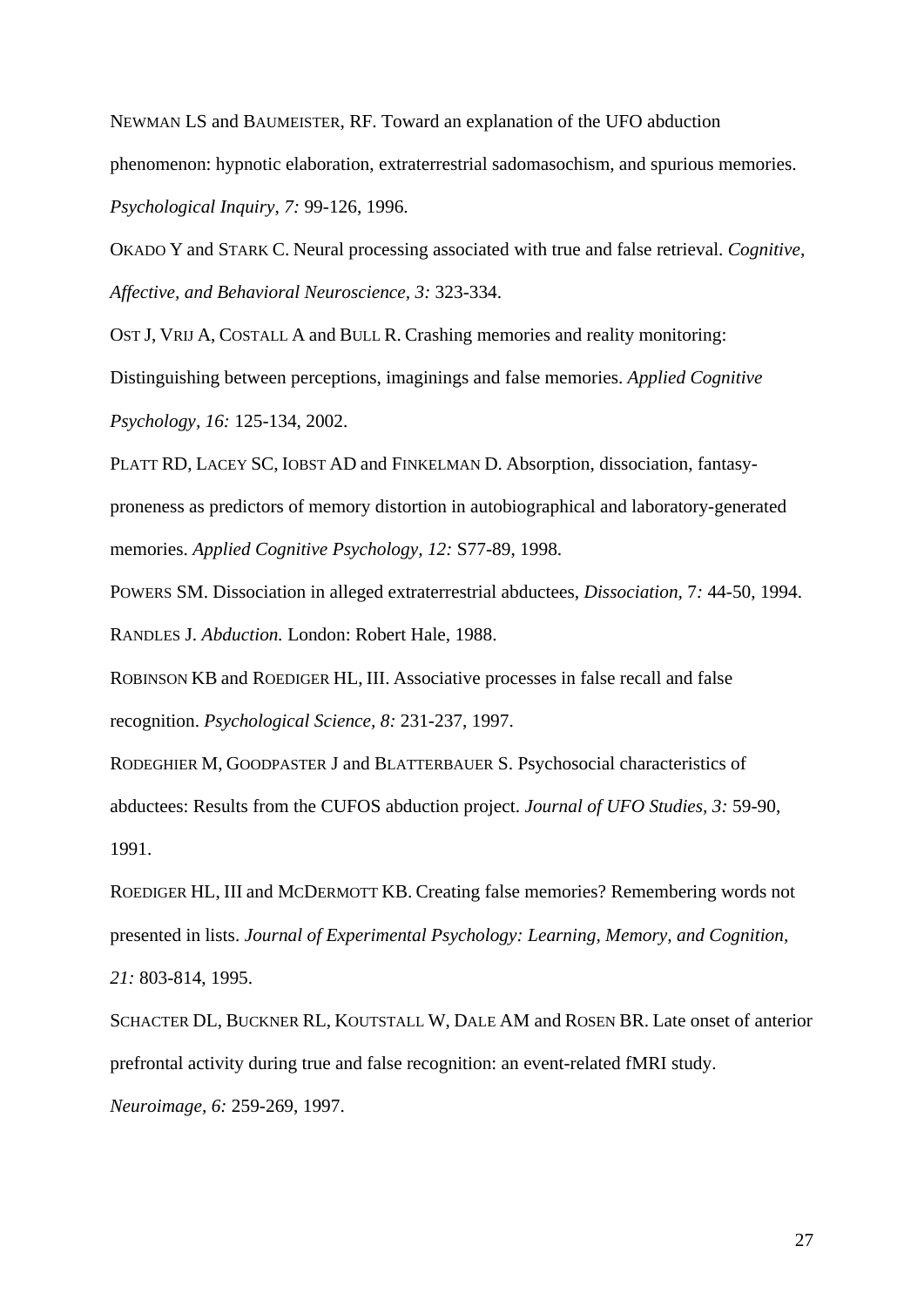SCHACTER DL, REIMAN E, CURRAN T, YUN LS, BANDY D, MCDERMOTT KB and ROEDIGER

HL, III. Neuroanatomical correlates of veridical and illusory recognition memory: evidence from positron emission tomography. *Neuron, 17:* 267-274, 1996.

SCHACTER DL and SLOTNICK SD. The cognitive neuroscience of memory distortion. *Neuron, 44:* 149-160, 2004.

SCHWARZ BE. *UFO dynamics.* Moore Haven, FL: Rainbow Books, 1983.

SERPER M, DILL CA, CHANG N, KOT T and ELLIOT J. Factorial structure of the hallucinatory experience: Continuity of experience in psychotic and normal individuals. *Journal of Nervous and Mental Disease, 193:* 265-272, 2005.

SPANOS NP. *Multiple Identities and False Memories: A Sociocognitive Perspective.* 

Washington, DC: American Psychological Association, 1996.

SPANOS NP, CROSS PA, DICKSON K, and DUBREUIL SC. Close encounters: An examination of UFO experiences. *Journal of Abnormal Psychology, 102:* 624-632, 1993.

SPENCER J. *Gifts of the gods?* London: Virgin, 1994.

TELLEGEN A and ATKINSON G. Openness to absorbing and self-altering experiences ("absorption"), a trait related to hypnotic susceptibility. *Journal of Abnormal Psychology*, *83:* 268-277, 1974.

TERHUNE D B. The incidence and determinants of visual phenomenology during out-of-body experiences. *Cortex:* (this issue).

THALBOURNE MA. Further studies of the measurement and correlates of belief in the paranormal*. Journal of the American Society for Psychical Research, 89:* 235-247, 1995. THALBOURNE MA and DELIN PS. A new instrument for measuring the sheep-goat variable: Its psychometric properties and factor structure. *Journal of the Society for Psychical Research, 59:* 172-186.

VALLEE J. *UFOs: The Psychic Solution.* St. Albans: Panther, 1977.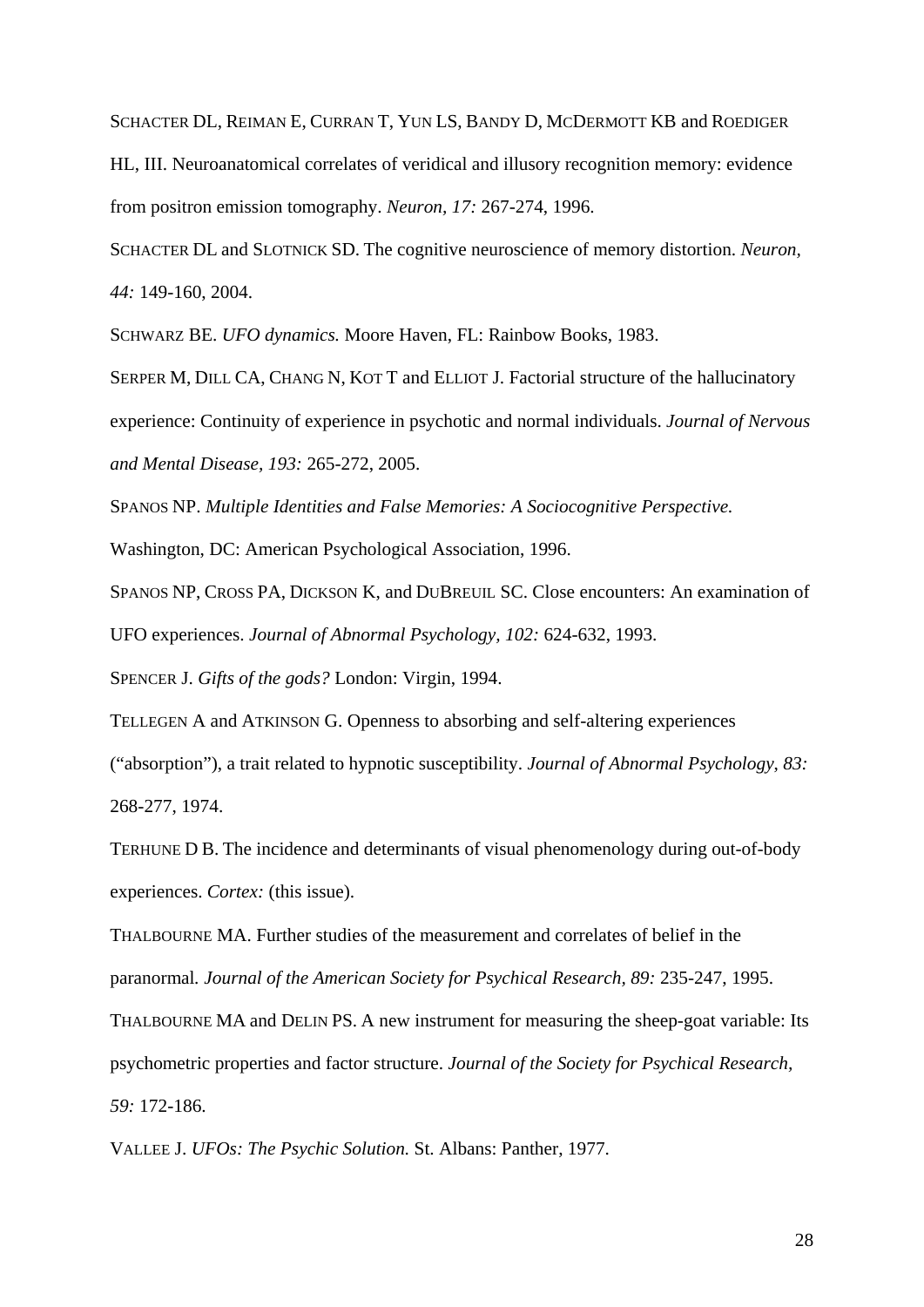WILSON K and FRENCH CC. The relationship between susceptibility to false memories, dissociativity, and paranormal belief and experience. *Personality and Individual Differences*, *41:* 1493-1502, 2006.

WILSON SC and BARBER TX. The fantasy-prone personality: Implications for understanding imagery, hypnosis, and parapsychological phenomena. In Sheikh AA (Ed), *Imagery: Current Theory, Research and Application.* New York: John Wiley and Sons, 1983, pp. 340-387.

WINOGRAD E, PELUSO JP and GLOVER TA. Individual differences in susceptibility to memory illusions. *Applied Cognitive Psychology, 12:* S5-27, 1998.

YOUNG HF, BENTALL RP, SLADE PD and DEWEY ME. The role of brief instructions and suggestibility in the elicitation of auditory and visual hallucinations in normal and psychiatric subjects. *Journal of Nervous and Mental Disease, 175:* 41-48, 1987.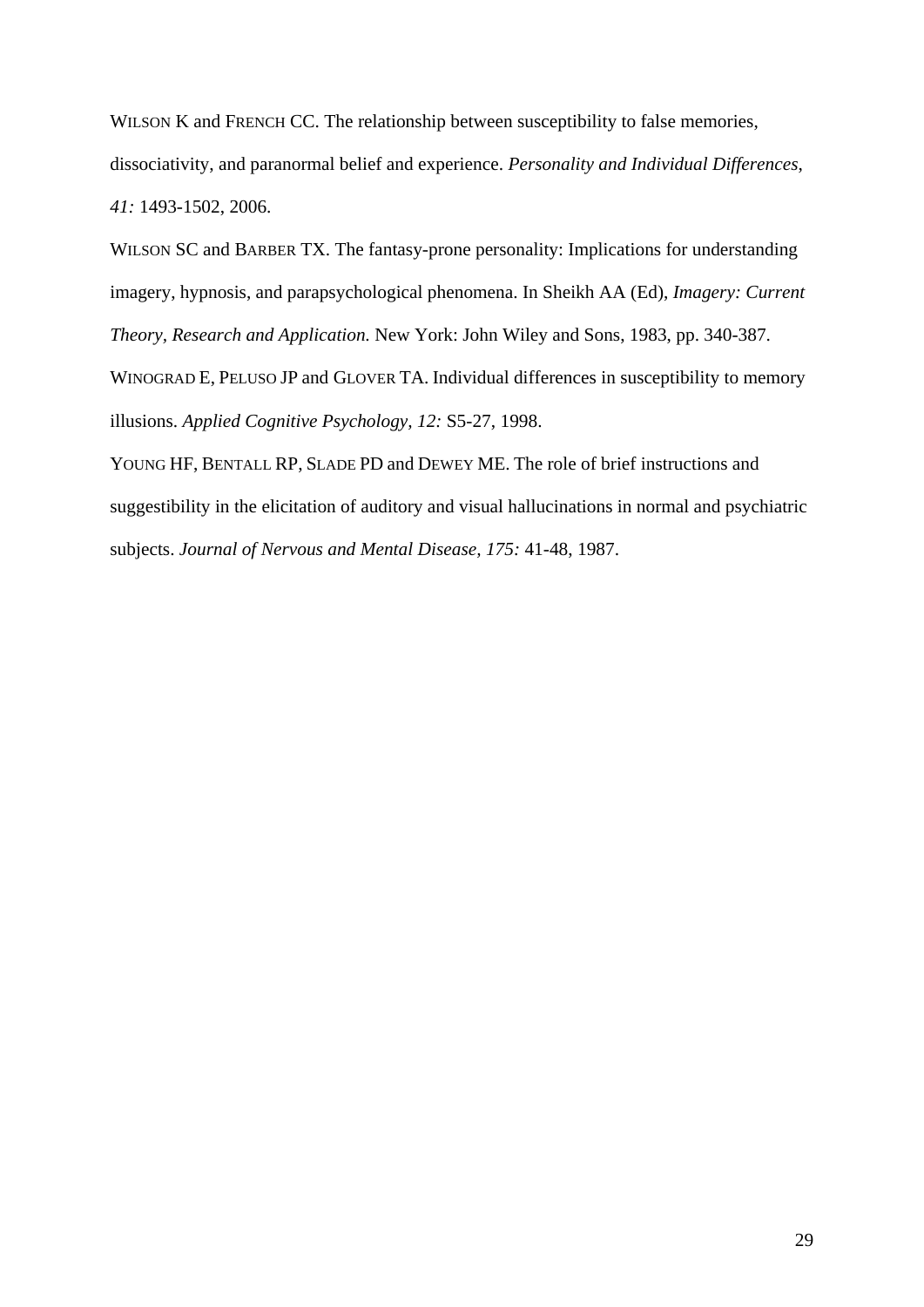| Number of associates      |       |            |                         |         |       |         |
|---------------------------|-------|------------|-------------------------|---------|-------|---------|
|                           | 3     | $6\degree$ | 9                       | 12      | 15    | Overall |
| False recall              |       |            |                         |         |       |         |
| Experiencers ( $N = 19$ ) |       |            |                         |         |       |         |
| Prop.                     | .03   |            | $.18$ $.38$ $.42$ $.32$ |         |       | .27     |
| SD                        | (.08) |            | $(.20)$ $(.26)$ $(.26)$ |         | (.25) | (.15)   |
| Controls ( $N = 19$ )     |       |            |                         |         |       |         |
| Prop.                     | .04   |            | $.22 \t .34 \t .38$     |         | .37   | .27     |
| SD                        | (.09) |            | $(.22)$ $(.24)$ $(.28)$ |         | (.29) | (.13)   |
| False recognition         |       |            |                         |         |       |         |
| Experiencers ( $N = 18$ ) |       |            |                         |         |       |         |
| Prop.                     | .40   |            | .56 .59                 | .67     | .74   | .59     |
| SD                        | (.31) |            | $(.28)$ $(.34)$ $(.28)$ |         | (.28) | (.24)   |
| Controls $(N = 19)$       |       |            |                         |         |       |         |
| Prop.                     | .33   | .43        |                         | .58 .54 | .58   | .49     |
| SD                        | (.28) |            | $(.26)$ $(.34)$ $(.29)$ |         | (.35) | (.21)   |

Table 1: False recall and false recognition data for each group by list type.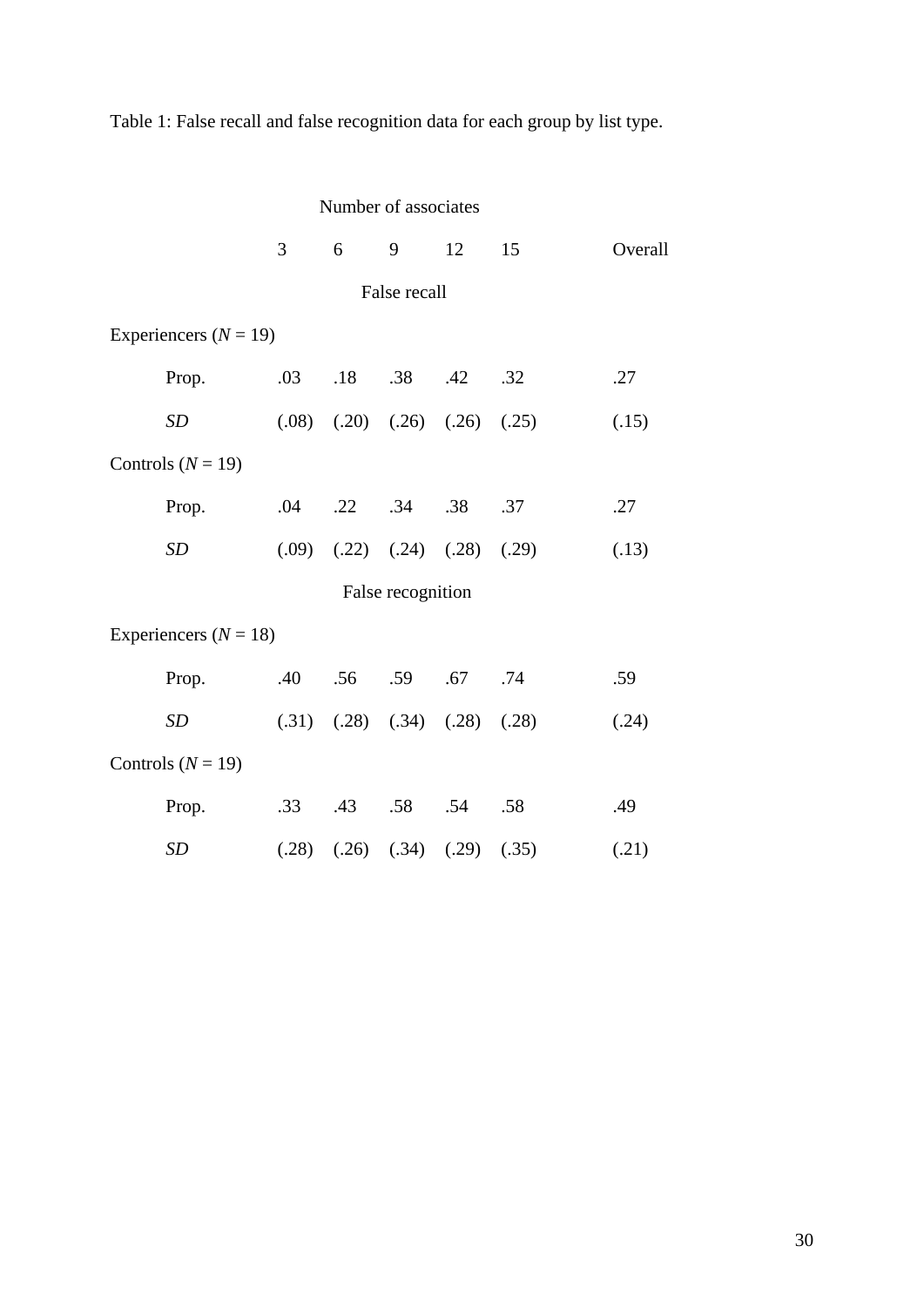| Scale                   | $N$ in<br>each group | Experiencer mean<br>(SD) | (SD)    | Control mean Mean difference<br>(SD) | 95% CIs | Lower Upper (df) | $t$ -value | $\boldsymbol{p}$ | Omega-<br>squared |
|-------------------------|----------------------|--------------------------|---------|--------------------------------------|---------|------------------|------------|------------------|-------------------|
| <b>AEI</b> : Experience | 17                   | 17.88                    | 3.65    | 14.23                                | 10.60   | 17.87            | 7.97       | $< 001$ .65      |                   |
|                         |                      | (5.60)                   | (4.78)  | (1.79)                               |         |                  | (32)       |                  |                   |
| AEI: Belief             | 18                   | 9.89                     | 4.28    | 5.61                                 | 3.81    | 7.40             | 6.45       | < 0.001          | .60               |
|                         |                      | (1.61)                   | (3.32)  | (.87)                                |         |                  | (24.52)    |                  |                   |
| <b>AEI: Ability</b>     | 18                   | 6.72                     | 1.33    | 5.39                                 | 3.53    | 7.25             | 5.90       | < 001            | .48               |
|                         |                      | (3.08)                   | (2.35)  | (.91)                                |         |                  | (34)       |                  |                   |
| AEI: Fear               | 18                   | 1.22                     | 1.22    | .00.                                 | $-.77$  | .77              | .00.       | not sig. $.00$   |                   |
|                         |                      | (.88)                    | (1.35)  | (.38)                                |         |                  | (34)       |                  |                   |
| AEI: Drugs/Alcohol 18   |                      | 2.44                     | 2.33    | .11                                  | $-.96$  | 1.18             | .21        | not sig. $.00$   |                   |
|                         |                      | (1.54)                   | (1.61)  | (.53)                                |         |                  | (34)       |                  |                   |
| <b>TAS</b>              | 19                   | 20.42                    | 12.89   | 7.53                                 | 3.10    | 11.96            | 3.45       | .001             | .22               |
|                         |                      | (7.38)                   | (6.02)  | (2.19)                               |         |                  | (36)       |                  |                   |
| 19<br><b>LSHS</b>       |                      | 4.16                     | 2.26    | 1.90                                 | .25     | 3.54             | 2.33       | .026             | .10               |
|                         |                      | (2.95)                   | (1.97)  | (.81)                                |         |                  | (36)       |                  |                   |
| 19<br><b>ASGS</b>       |                      | 28.26                    | 9.42    | 18.84                                | 14.25   | 23.44            | 8.32       | $< 0.01$ .70     |                   |
|                         |                      | (4.47)                   | (8.81)  | (2.27)                               |         |                  | (26.70)    |                  |                   |
| <b>ICMIC</b>            | 19                   | 19.00                    | 13.21   | 5.79                                 | $-.31$  | 11.89            | 1.93       | not sig07        |                   |
|                         |                      | (8.28)                   | (10.16) | (3.00)                               |         |                  | (36)       | $(p=.062)$       |                   |
| <b>CES</b>              | 19                   | 56.05                    | 45.47   | 10.58                                | 1.29    | 19.87            | 2.31       | .027             | $.10\,$           |
|                         |                      | (18.42)                  | (7.72)  | (4.58)                               |         |                  | (36)       |                  |                   |

Table 2: Summary of unrelated *t*-test comparisons (two-tailed) between experiencers and control group on psychometric measures.

Key: AEI = Anomalous Experiences Inventory; TAS = Tellegen's Absorption Scale; LSHS = Launay-Slade Hallucinations Scale; ASGS = Australian Sheep-Goat Scale; ICMIC = Inventory of Childhood Memories and Imaginings: Children's Form; CES = Curious Experiences Survey.

Note: If Levene's test showed significantly different variances, degrees of freedom were adjusted accordingly. Occasionally, participants omitted to respond to one or more items from the administered scales. When this happened, both their score and that of their matched participant were omitted from the relevant analysis.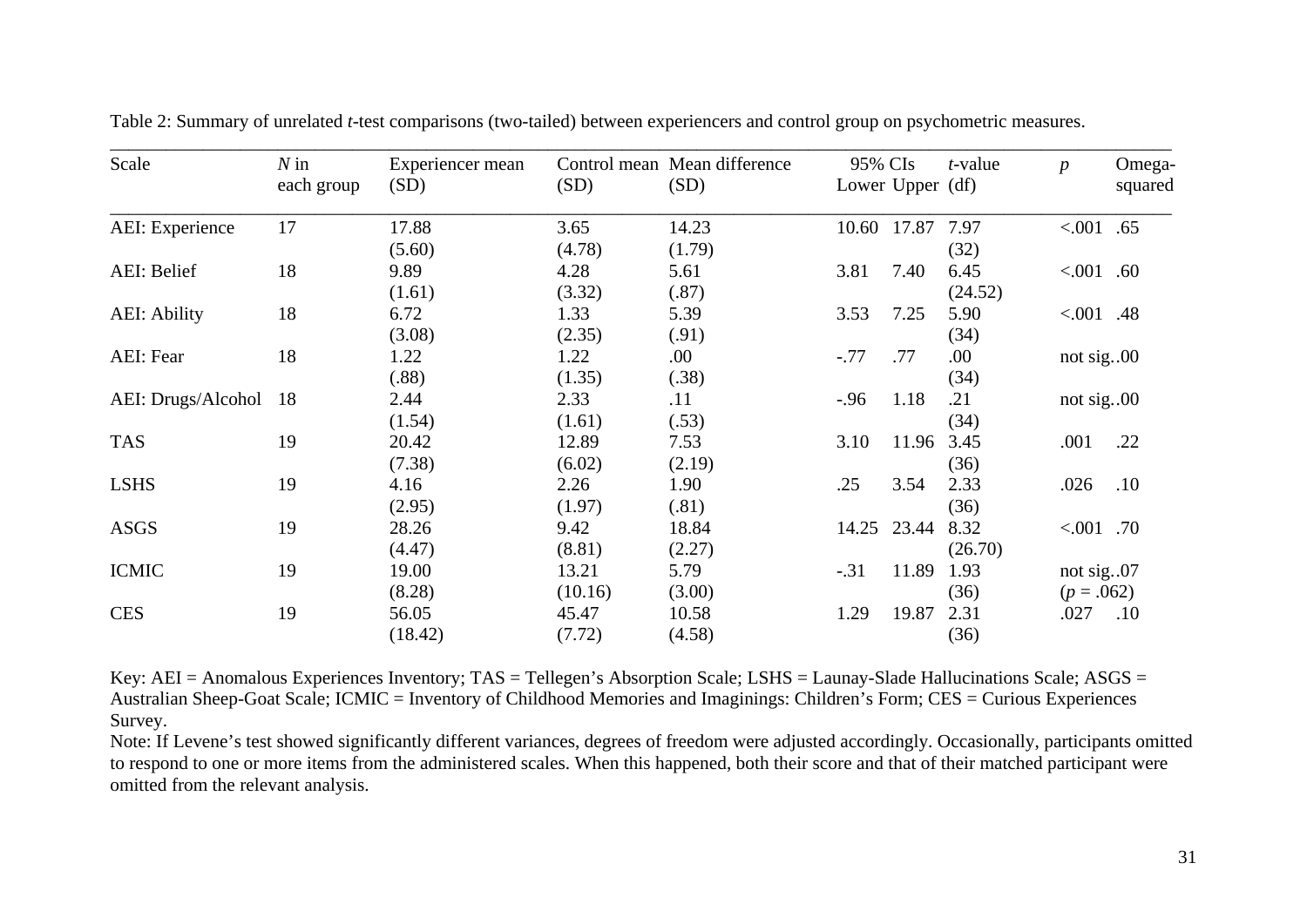Table 3: Pearson intercorrelations between the main psychometric measures used in this study across both participant groups combined. *N* = 38, except for AEI: Belief and AEI: Ability (*N*   $= 37$ ) and AEI: Experience (N  $= 35$ ), due to missing data.

|                                               |  |      |                | AEI:B AEI:A TAS LSHS ASGS ICMICCES                      |      |
|-----------------------------------------------|--|------|----------------|---------------------------------------------------------|------|
| AEI: Experience .833 .904 .782 .661 .861 .718 |  |      |                |                                                         | .675 |
| AEI: Belief                                   |  |      |                | .754 .562 .498 <sup>a</sup> .883 .656 .541 <sup>b</sup> |      |
| <b>AEI</b> : Ability                          |  | .693 | .622 .854 .602 |                                                         | .665 |
| <b>TAS</b>                                    |  |      | .759           | .543 .776 .744                                          |      |
| <b>LSHS</b>                                   |  |      |                | $.456^c$ .561 .449 <sup>d</sup>                         |      |
| <b>ASGS</b>                                   |  |      |                | .561                                                    | .449 |
| <b>ICMIC</b>                                  |  |      |                |                                                         | .689 |

Note: All two-tailed *p*-values (not corrected for multiple tests) <.001 except those marked with superscripts, which had *p*-values as follows:  $a = .002$ ,  $b = .001$ ,  $c = .004$ , and  $d = .005$ . Key: As for Table 2.